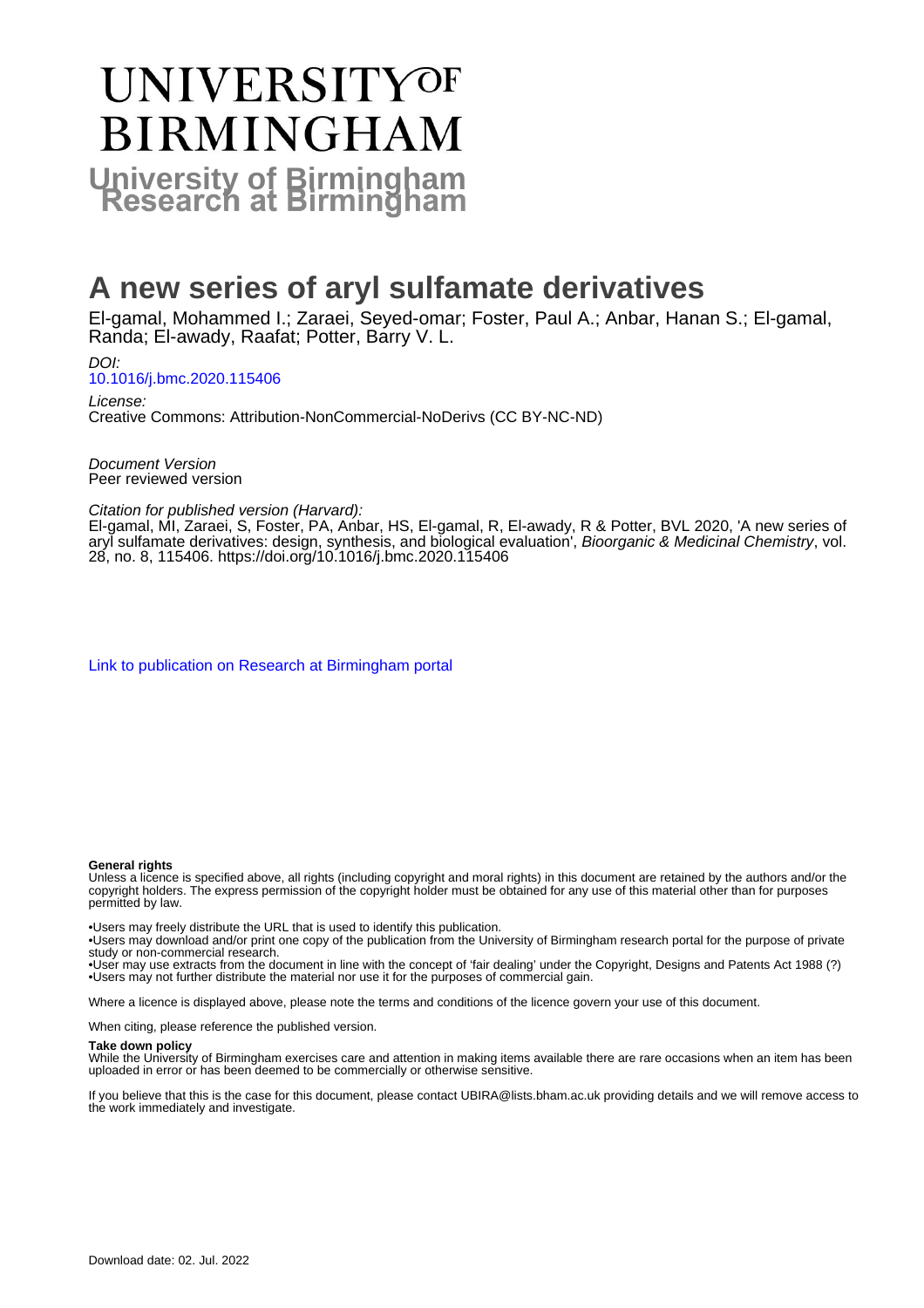## Journal Pre-proofs

A new series of aryl sulfamate derivatives: Design, synthesis, and biological evaluation

Mohammed I. El-Gamal, Seyed-Omar Zaraei, Paul A. Foster, Hanan S. Anbar, Randa El-Gamal, Raafat El-Awady, Barry V.L. Potter

| PII:                  | S0968-0896(20)30211-X                     |
|-----------------------|-------------------------------------------|
| DOI:                  | https://doi.org/10.1016/j.bmc.2020.115406 |
| Reference:            | <b>BMC 115406</b>                         |
| To appear in:         | Bioorganic & Medicinal Chemistry          |
| <b>Received Date:</b> | 24 January 2020                           |
| <b>Revised Date:</b>  | 27 February 2020                          |
| <b>Accepted Date:</b> | 29 February 2020                          |



Please cite this article as: M.I. El-Gamal, S-O. Zaraei, P.A. Foster, H.S. Anbar, R. El-Gamal, R. El-Awady, B.V.L. Potter, A new series of aryl sulfamate derivatives: Design, synthesis, and biological evaluation, *Bioorganic & Medicinal Chemistry* (2020), doi:<https://doi.org/10.1016/j.bmc.2020.115406>

This is a PDF file of an article that has undergone enhancements after acceptance, such as the addition of a cover page and metadata, and formatting for readability, but it is not yet the definitive version of record. This version will undergo additional copyediting, typesetting and review before it is published in its final form, but we are providing this version to give early visibility of the article. Please note that, during the production process, errors may be discovered which could affect the content, and all legal disclaimers that apply to the journal pertain.

© 2020 Elsevier Ltd. All rights reserved.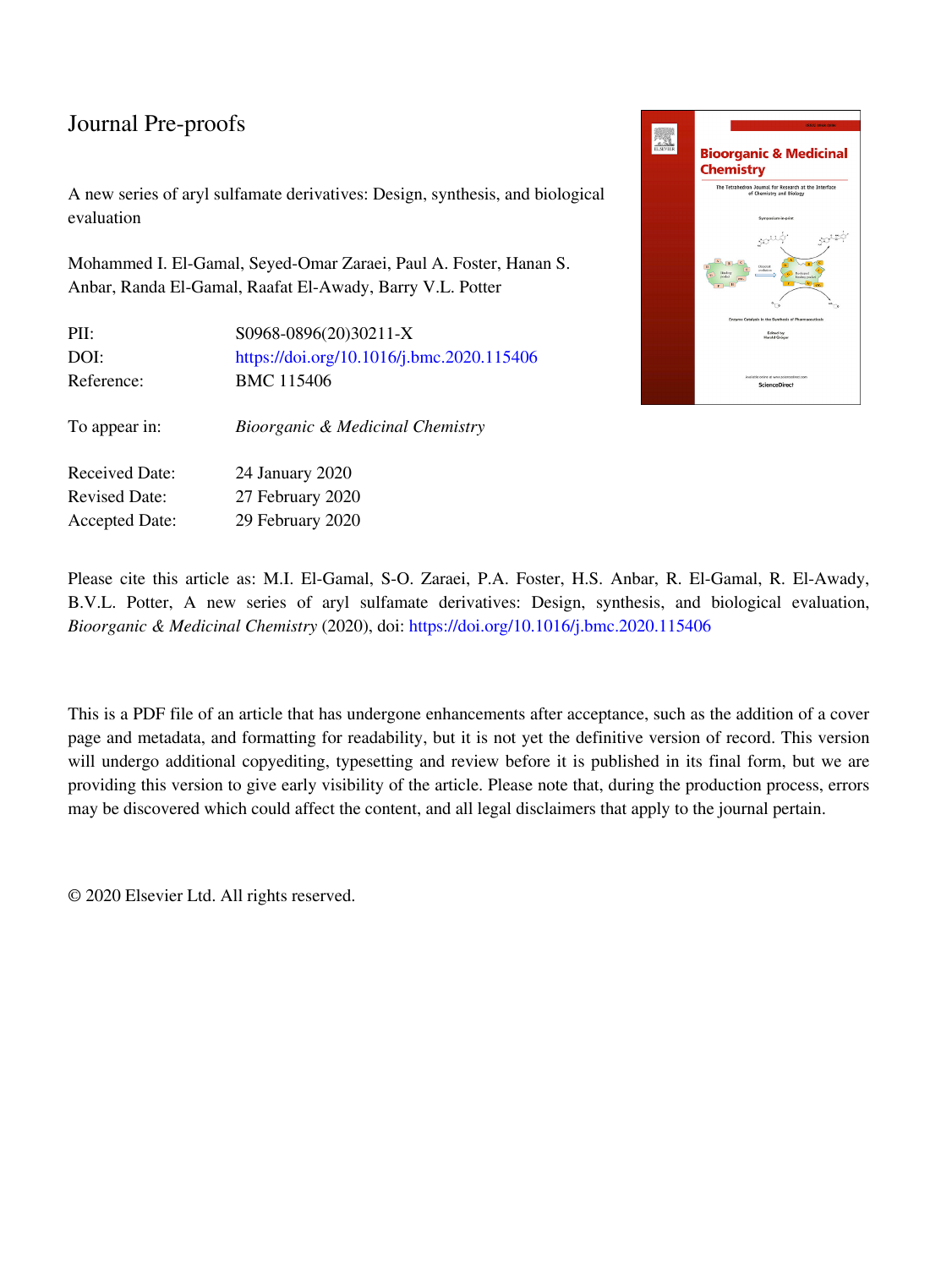**A new series of aryl sulfamate derivatives: Design, synthesis, and biological evaluation**

**Mohammed I. El-Gamal a,b,c,\$,\*, Seyed-Omar Zaraei b,\$, Paul A. Foster d,e\*, Hanan S. Anbar f , Randa El-Gamal <sup>g</sup> , Raafat El-Awady b,h, and Barry V.L. Potter<sup>i</sup>**

<sup>a</sup> Department of Medicinal Chemistry, College of Pharmacy, University of Sharjah, Sharjah 27272, United Arab Emirates.

b Sharjah Institute for Medical Research, University of Sharjah, Sharjah 27272, United Arab Emirates.

<sup>c</sup>Department of Medicinal Chemistry, Faculty of Pharmacy, University of Mansoura, Mansoura 35516, Egypt.

<sup>d</sup> Institute of Metabolism and Systems Research, 2<sup>nd</sup> Floor IBR Tower, University of Birmingham, Birmingham, B15 2TT, United Kingdom.

e Centre for Endocrinology, Diabetes and Metabolism, Birmingham Health Partners, Birmingham, B15 2TH, United Kingdom.

f Department of Pharmacology and Pharmacy Practice, Dubai Pharmacy College, Dubai, United Arab Emirates.

g Department of Medical Biochemistry, Faculty of Medicine, University of Mansoura, Mansoura 35516, Egypt.

h Department of Pharmacy Practice and Pharmacotherapeutics, College of Pharmacy, University of Sharjah, Sharjah 27272, United Arab Emirates.

<sup>i</sup> Medicinal Chemistry & Drug Discovery, Department of Pharmacology, University of Oxford, Oxford, OX1 3QT, United Kingdom.

\* E-mail addresses of the corresponding authors: [drmelgamal2002@gmail.com](mailto:drmelgamal2002@gmail.com) & [malgamal@sharjah.ac.ae](mailto:malgamal@sharjah.ac.ae) (M.I. El-Gamal) & [P.A.Foster@bham.ac.uk](mailto:P.A.Foster@bham.ac.uk) (P.A. Foster).

*\$ Both Mohammed I. El-Gamal and Seyed-Omar Zaraei are joint first authors.*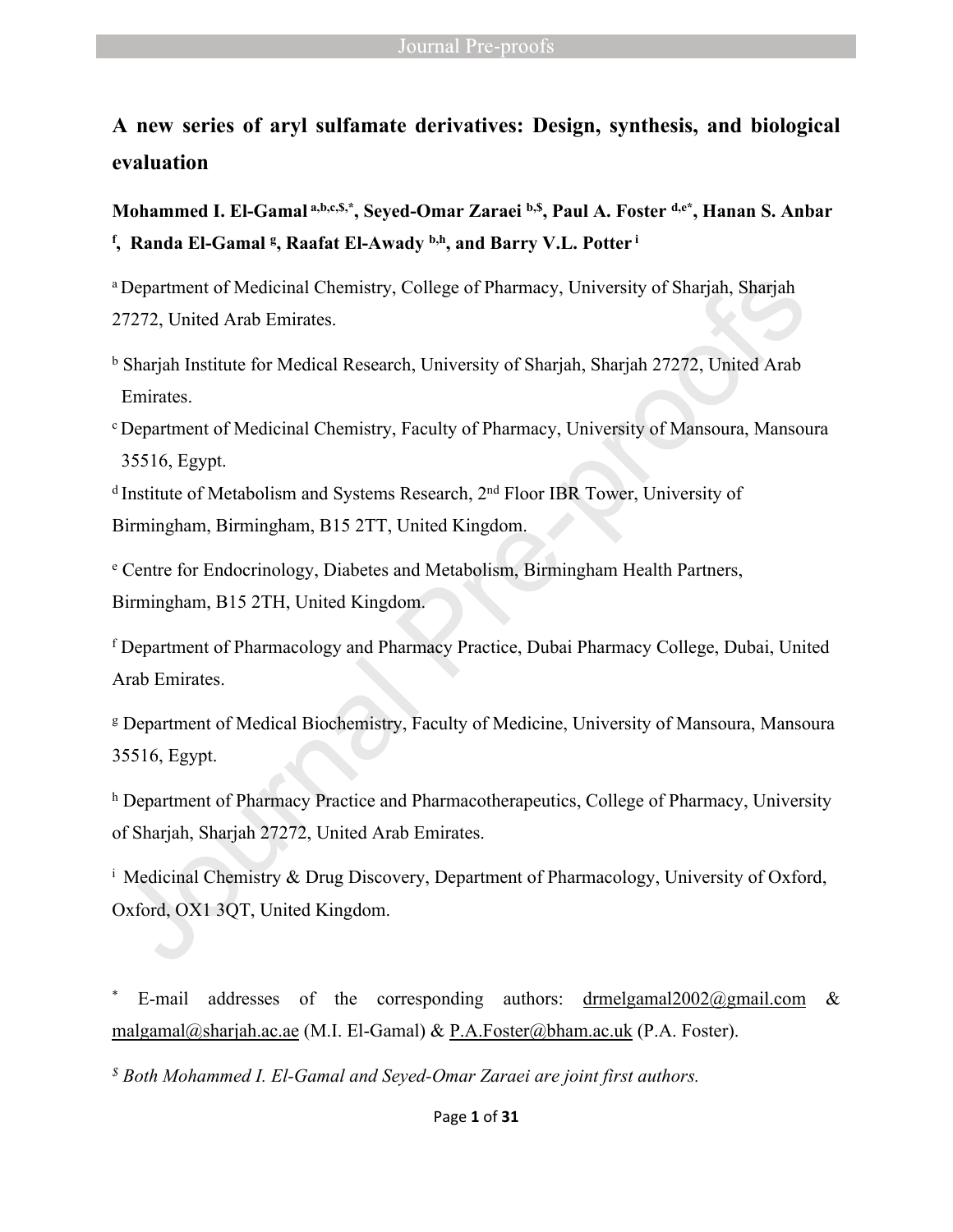#### **Abstract**

Steroid sulfatase (STS) has recently emerged as a drug target for management of hormonedependent malignancies. In the present study, a new series of twenty-one aryl amido-linked sulfamate derivatives **1a-u** was designed and synthesized, based upon a cyclohexyl lead compound. All members were evaluated as STS inhibitors in a cell-free assay. Adamantyl derivatives **1h** and **1p-r** were the most active with more than 90% inhibition at 10 µM concentration and, for those with the greatest inhibitory activity,  $IC_{50}$  values were determined. These compounds exhibited STS inhibition within the range of *ca* 25-110 nM. Amongst them, compound **1q** possessing a *o*-chlorobenzene sulfamate moiety exhibited the most potent STS inhibitory activity with an  $IC_{50}$  of 26 nM. Furthermore, to assure capability to pass through the cell lipid bilayer, compounds with low  $IC_{50}$  values were tested against STS activity in JEG-3 wholecell assays. Consequently, **1h** and **1q** demonstrated  $IC_{50}$  values of *ca* 14 and 150 nM, respectively. Thus, compound **1h** is 31 times more potent than the corresponding cyclohexyl lead (IC<sub>50</sub> value) = 421 nM in a JEG-3 whole-cell assay). Furthermore, the most potent STS inhibitors (**1h** and **1pr**) were evaluated for their antiproliferative activity against the estrogen-dependent breast cancer cell line T-47D. They showed promising activity with single digit micromolar  $IC_{50}$  values (*ca* 1-6) µM) and their potency against T-47D cells was comparable to that against STS enzyme. In conclusion, this new class of adamantyl-containing aryl sulfamate inhibitor has potential for further development against hormone-dependent tumours.

*Keywords: Adamantyl; Antiproliferative activity; Breast cancer; JEG-3; Steroid sulfatase; T-47D.*

### **1. Introduction**

Steroid sulfatase (STS) catalyzes the desulfation reaction of the inactive metabolites estrone sulfate (E1S), androstendiol sulfate, and dehydroepiandrosterone sulfate into their corresponding active analogues. These active hormones (estrone, androstendiol, and DHEA) are mitogens for proliferation of hormone-dependent malignancies such as breast, prostate, and endometrial cancers. Thus, inhibition of STS represents an attractive avenue for treatment of those hormone-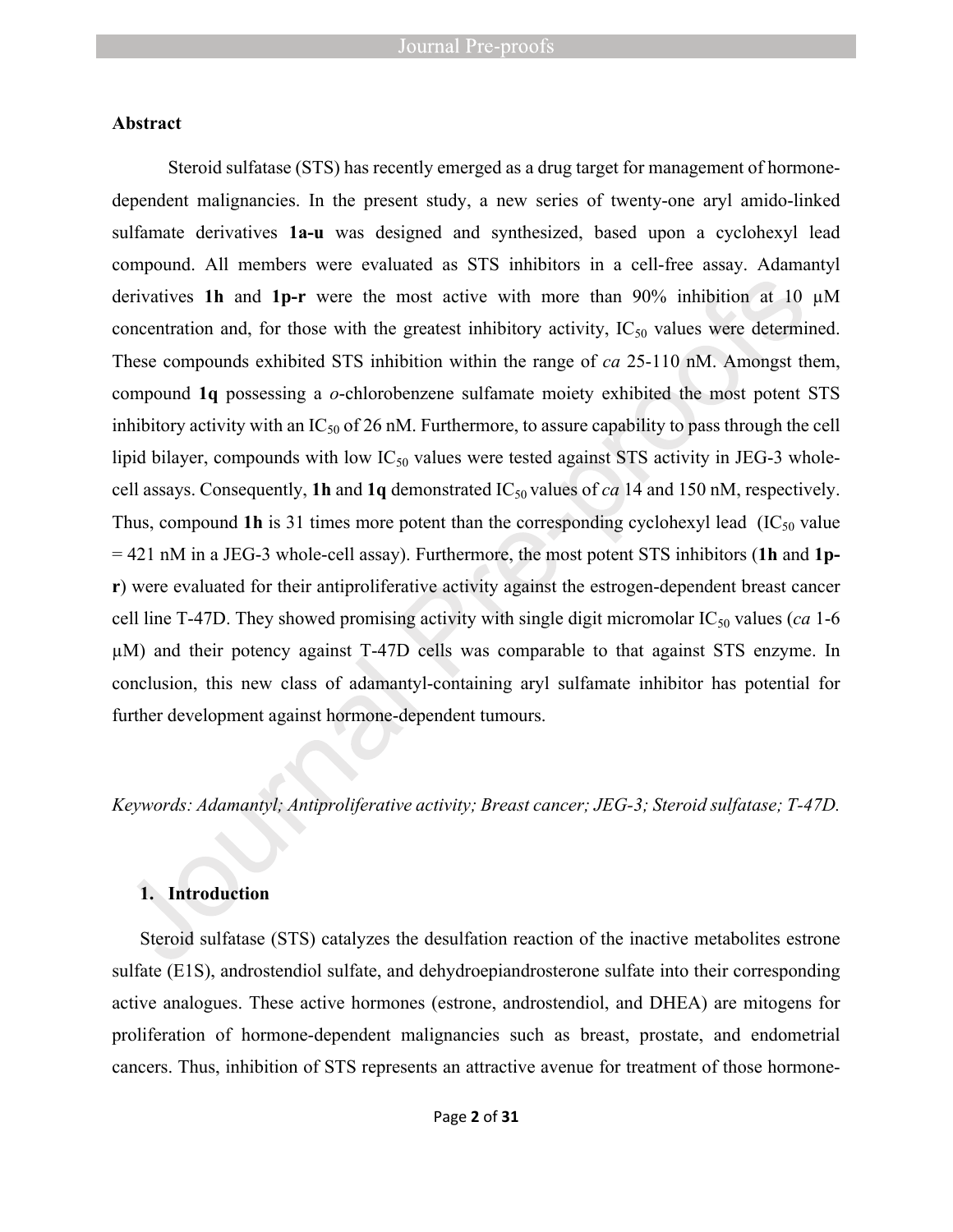#### Journal Pre-proofs

dependent cancers [1, 2]. Numerous molecules possessing the unsubstituted sulfamate moiety have been reported and developed as STS inhibitors [3-16]. An aryl sulfamate moiety is essential for potent inhibition [3,5]. Such agents irreversibly inhibit STS enzyme likely through covalent binding of the sulfamoyl moiety with the hydrated *N*-formylglycine residue of the enzyme [5]. Amongst inhibitors reported, Irosustat (STX 64) (Figure 1) is the most successful [8] as it has been investigated in clinical trials for treatment of estrogen-dependent breast and endometrial cancer. Treatment resulted in stable disease in cancer patients and it significantly decreased the serum levels of estrogenic steroids as a result of STS inhibition [17]. It was also investigated in men in androgen-dependent prostate cancer [5].

In previous work, we published a series of sulfonate and sulfamate derivatives as inhibitors of STS. As anticipated, the free (*ie* non-*N*-substituted) sulfamate lead compound illustrated in Figure 2 was the most active among the series. Its  $IC_{50}$  value against STS was 421 nM in whole-cell JEG-3 placental choriocarcinoma cells [12]. In the current work, this aryl sulfamate moiety was retained to ensure covalent binding and inhibition of the enzyme, and the cyclohexyl ring was replaced either with smaller (cyclopentyl) or larger (cycloheptyl or adamantyl) cycloalkyl rings, or replaced with (substituted) aryl rings. The purpose of these substitutions was to explore enhancing the strength of hydrophobic interactions with the enzyme and potentially to increase the ability of agents to cross the cell membrane. The most active compounds were adamantyl derivatives. It is assumed that cycloalkyl moieties (e.g. adamantyl) are more appropriate than the planar aryl rings as they mimic the 5-membered ring D of estrone sulfate and the 7-membered ring of Irosustat (Figure 1).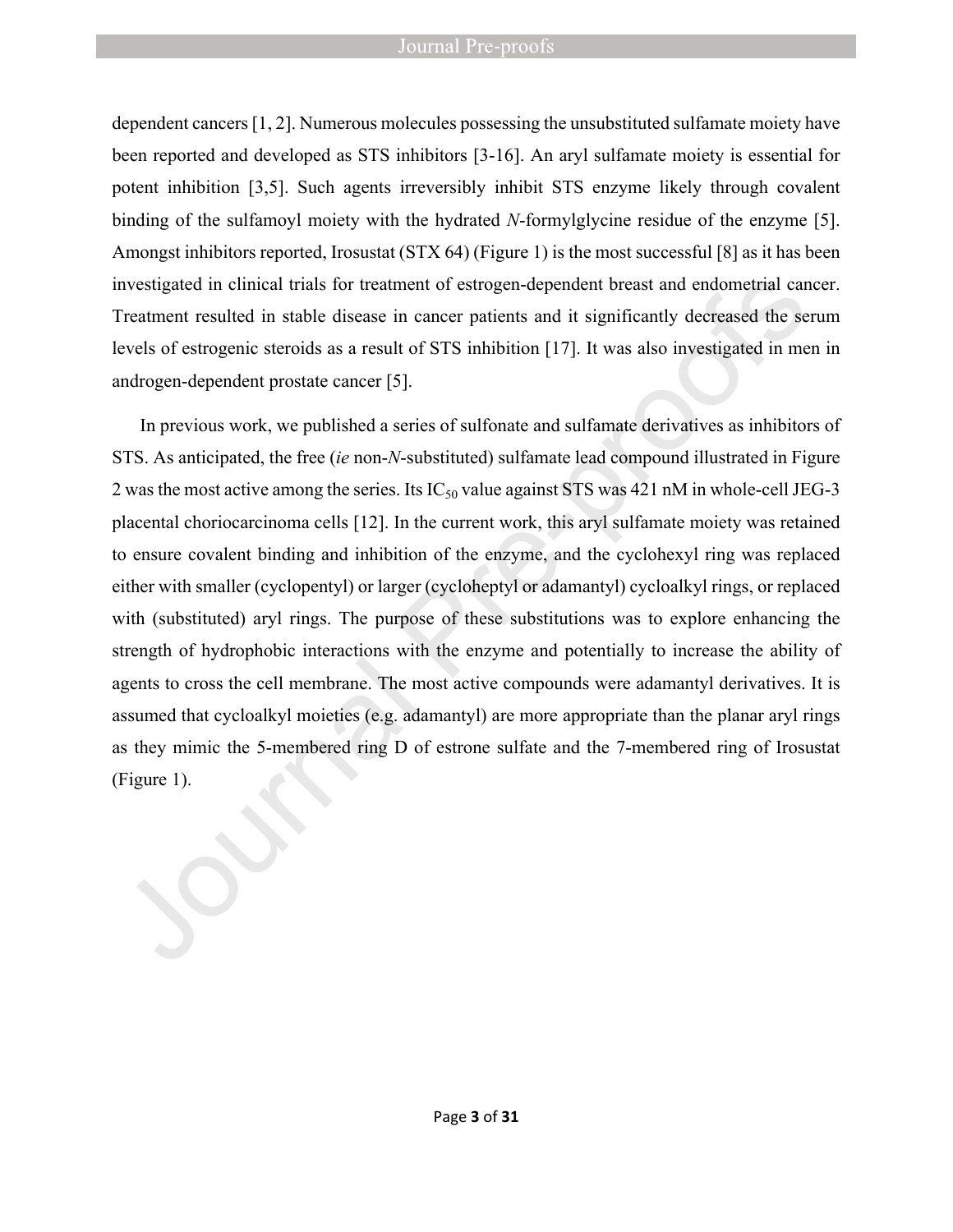

**Target adamantyl-containing sulfamate derivatives**

Figure 1. Structures of estrone sulfate, Irosustat (STX 64), and the target adamantyl-containing sulfamate compounds.

Further structural modifications were performed, such as insertion of *o*-halo substituents [16] or modification of the amide linker as a reversed amide or urea in order to investigate their effects on STS inhibition (Figure 2). Moreover, indole cyclic analogues (Figure 3) were also synthesized and tested for STS inhibition to compare between the open chain amide and cyclic analogues as STS inhibitors. The most potent compounds were evaluated for *in vitro* antiproliferative activity against the T-47D estrogen-dependent breast cancer cell line. We now report here results, structure-activity relationship, and experimental protocols.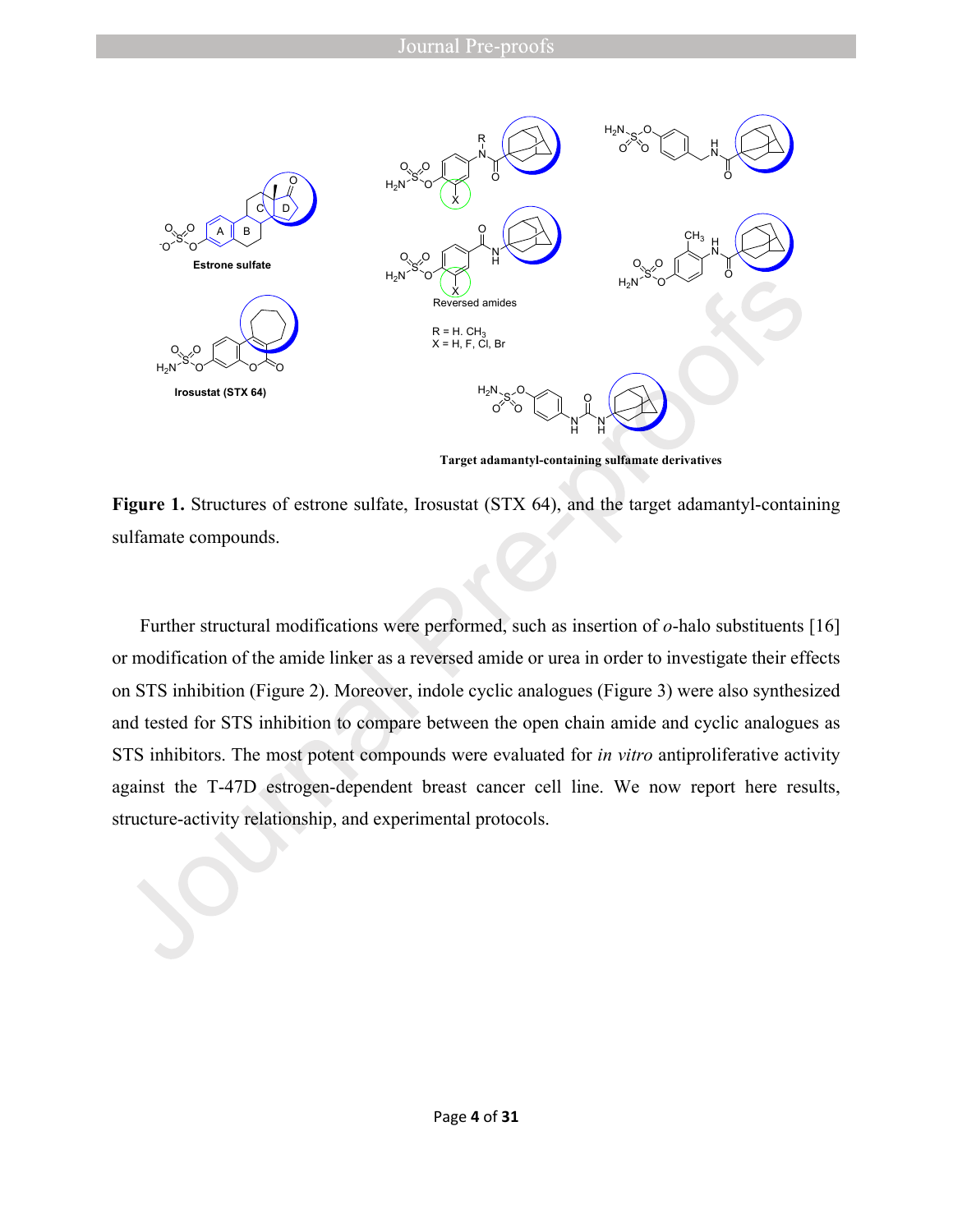

**Target adamantyl-containing sulfamate derivatives**

### **Figure 2.** Rational design of the target sulfamate derivatives.



**Figure 3.** Rational design of the target indole-containing sulfamate derivatives.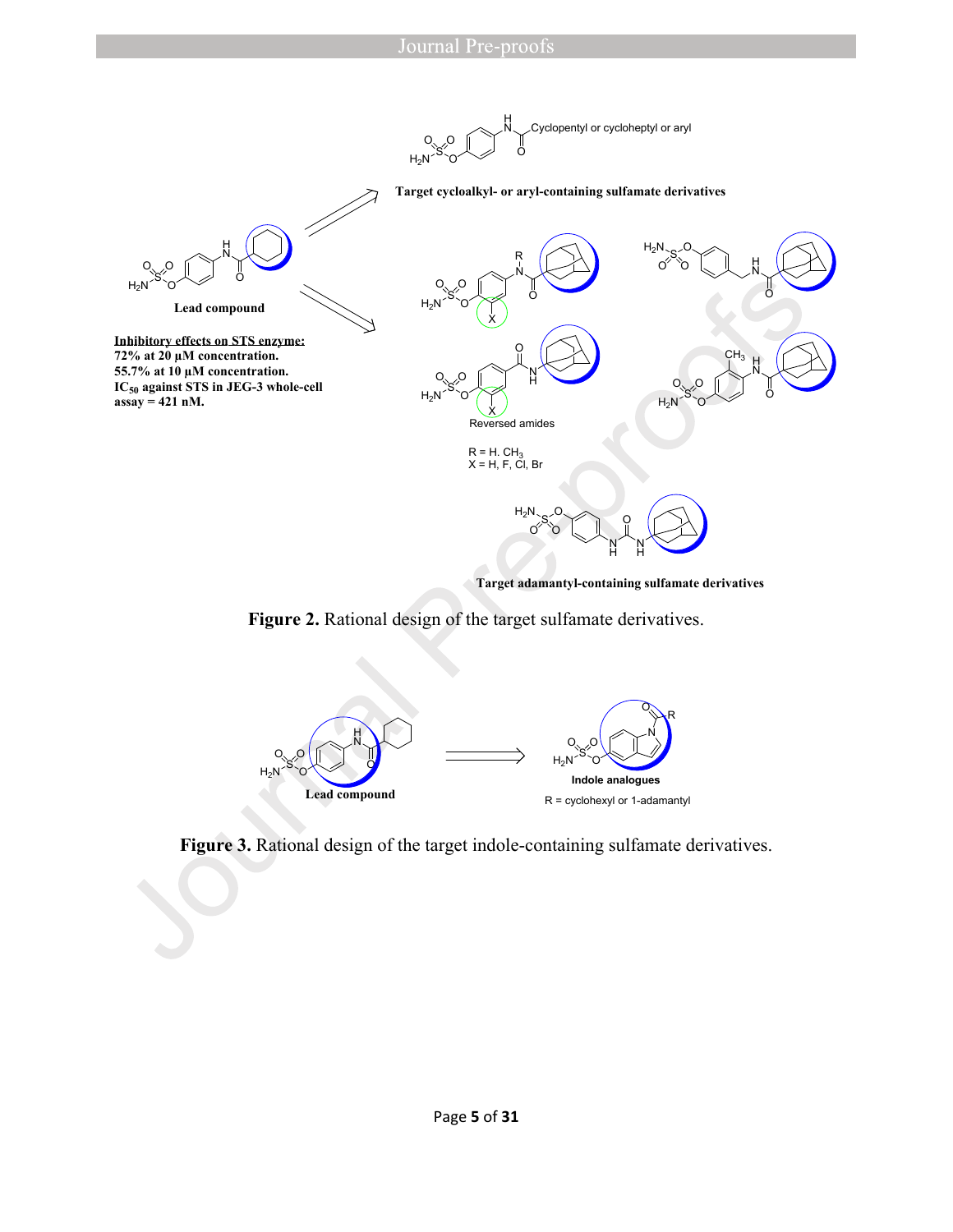#### **2. Results and discussion**

#### *2.1. Chemistry*

The pathways depicted in Schemes 1-6 have been utilized for synthesis of the target sulfamate compounds **1a-u**. The reaction of the appropriate acid chloride reagents **3a,b**, **5a-d**, or **8** with 4 aminophenol (**2**) or other aminophenol derivatives **7a-d** in presence of dry potassium carbonate led to formation of the corresponding carboxamide-containing phenolic intermediates **4a,b**, **6a-d**, or **9a-e** (Schemes 1-3). The inverted amide phenolic intermediates **13a-d** were synthesized *via* reaction of the appropriate methoxybenzoic acid reactants **10a-d** with amantadine (**11**) in the presence of HOBt, EDCI.HCl, and triethylamine followed by demethylation of compounds **12a-d** using boron trifluoride methyl sulfide complex (Scheme 4). The phenolic intermediate **15** possessing a urea spacer was synthesized through reaction of 4-aminophenol (**2**) with 1-adamantyl isocyanate (**14**) (Scheme 5). The cyclic indole phenolic intermediates **19a,b** were synthesized through reaction of 5-acetoxyindole (**16**) with cyclohexanecarbonyl chloride (**17**) or 1 adamantylcarbonyl chloride (**8**) in the presence of sodium hydride, and subsequent ester hydrolysis using lithium hydroxide in aqueous THF (Scheme 6). All the phenolic intermediates formed *via*  all the six schemes were converted into sulfamate target compounds **1a-u** *via* reaction with sulfamoyl chloride in presence of sodium hydride. Most of the target sulfamate products were obtained in relatively low yield due to the possibility of side reaction between the sulfamate amino group and sulfamoyl chloride in presence of sodium hydride in a polymerization fashion. We therefore recommend performing the sulfamoylation reaction in absence of sodium hydride in the future in order to obtain the product in higher yield. The target compound structures are presented in Tables 1 and 2.



**Scheme 1.** Reagents and conditions: (a) anhydrous  $K_2CO_3$ , acetone, 0 °C, rt, 4 h; (b) sulfamoyl chloride, NaH, anhydrous DMAc, 0 ºC, rt, overnight.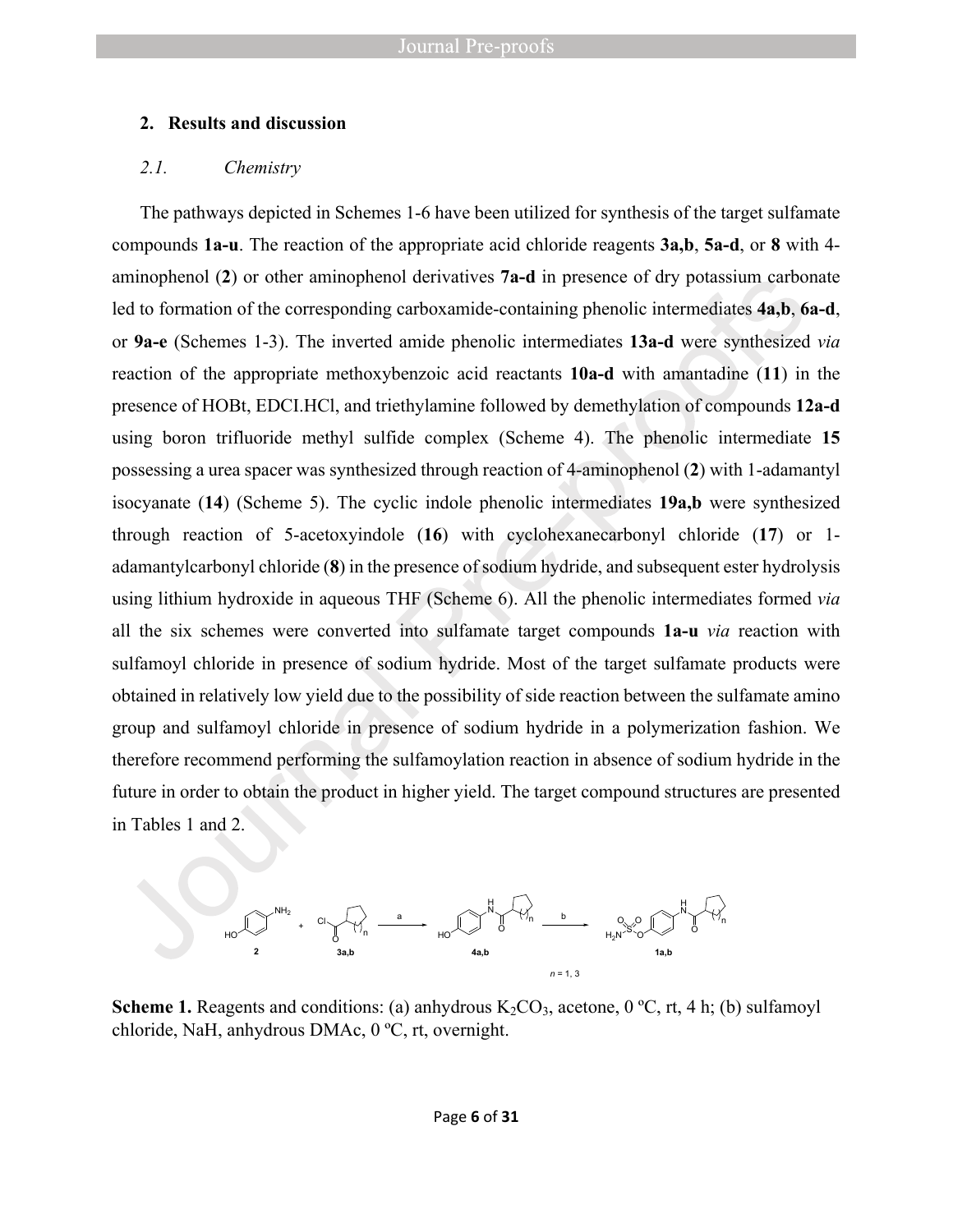

**Scheme 2.** Reagents and conditions: (a) anhydrous  $K_2CO_3$ , acetone, 0 °C, rt, 4 h; (b) sulfamoyl chloride, NaH, anhydrous DMAc, 0 ºC, rt, overnight.



**Scheme 3.** Reagents and conditions: (a) anhydrous  $K_2CO_3$ , acetone, 0 °C, rt, 4 h; (b) sulfamoyl chloride, NaH, anhydrous DMAc, 0 ºC, rt, overnight.



**Scheme 4.** Reagents and conditions: (a) HOBt, EDCI.HCl, triethylamine, DMF, rt, overnight; (b) BF<sub>3</sub>.Me<sub>2</sub>S, rt, overnight; (c) sulfamoyl chloride, NaH, anhydrous DMAc, 0 °C, rt, overnight.



**Scheme 5.** Reagents and conditions: (a) anhydrous THF, rt, 12 h; (b) sulfamoyl chloride, NaH, anhydrous DMAc, 0 ºC, rt, overnight.

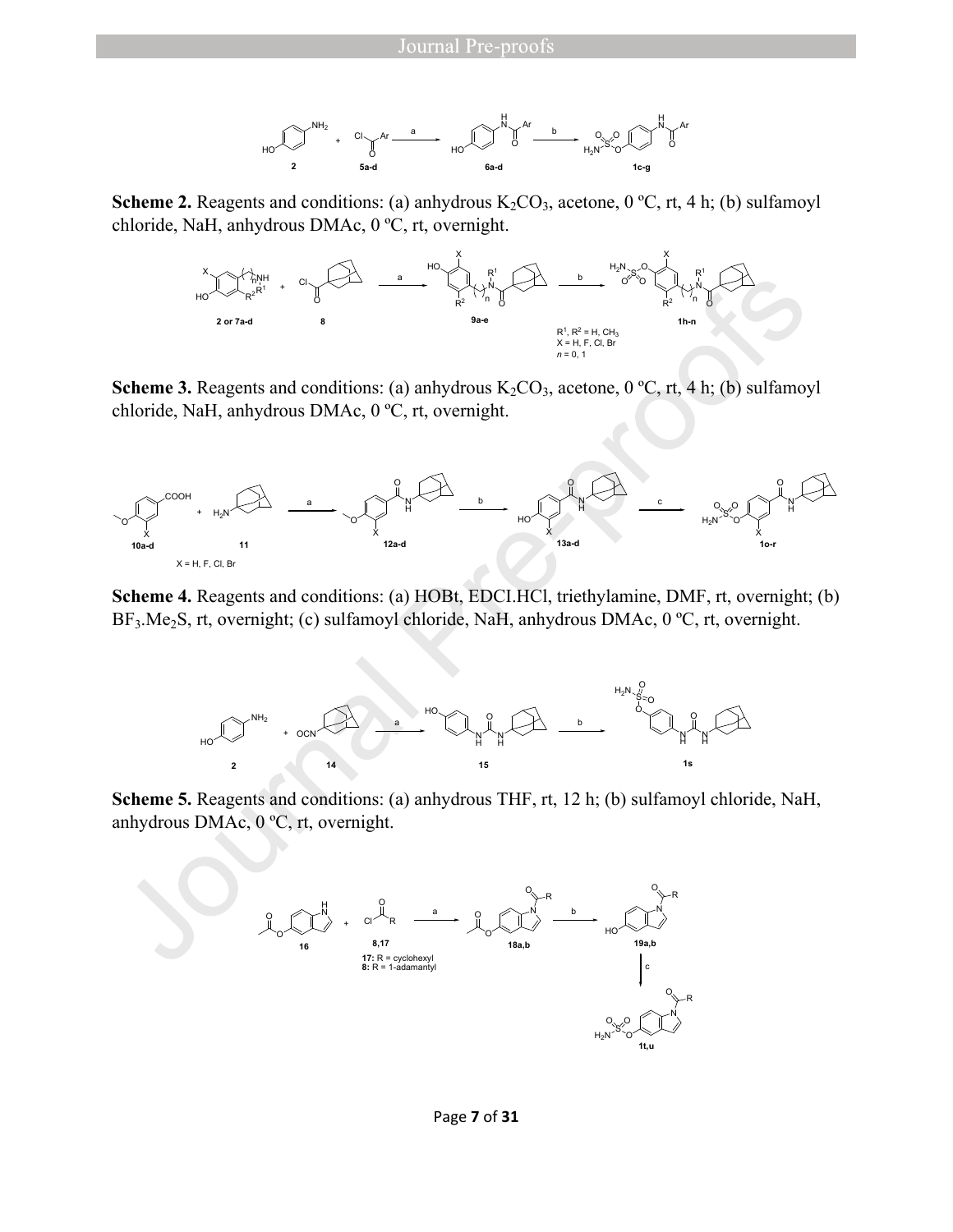**Scheme 6.** Reagents and conditions: (a) NaH, anhydrous THF, -20 °C, 30 min; (b) LiOH, aq. THF, rt, 24 h; (c) sulfamoyl chloride, NaH, anhydrous DMAc, 0 ºC, rt, overnight.

#### *2.2. Biological screening*

#### *2.2.1. Cell-free assay against STS enzyme in JEG-3 cell lysate*

The target compounds **1a-u** were evaluated for STS inhibitory effect in an assay using JEG-3 placental choriocarcinoma cell lysate. In the first stage, compounds **1a-h** were tested for STS inhibition percentage at 10 µM concentration (Table 1). The results indicated that the adamantyl derivative **1h** was the most active among the eight tested compounds. It is more active than the other derivatives possessing cyclopentyl, cycloheptyl, or aryl rings and is more potent than our previously reported cyclohexyl lead compound [12]. It was thus concluded that the adamantyl moiety is most optimal for STS inhibition by this series of compounds.

| Table 1. Structures of the target sulfamate compounds 1a-h and their inhibitory effect against |  |  |  |
|------------------------------------------------------------------------------------------------|--|--|--|
| STSat $10 \mu$ M concentration.                                                                |  |  |  |

| <b>Compound No.</b> | <b>Structure</b>  | % inhibition <sup>a</sup> |
|---------------------|-------------------|---------------------------|
| 1a                  | H<br>$H_2N$       | $61.98 \pm 9.47$          |
| 1 <sub>b</sub>      | 븼<br>$H_2N$       | $52.32 \pm 3.26$          |
| 1 <sub>c</sub>      | Н<br>$H_2N$       | $25.37 \pm 1.74$          |
| 1 <sub>d</sub>      | СI<br>뷰<br>$H_2N$ | $24.56 \pm 0.50$          |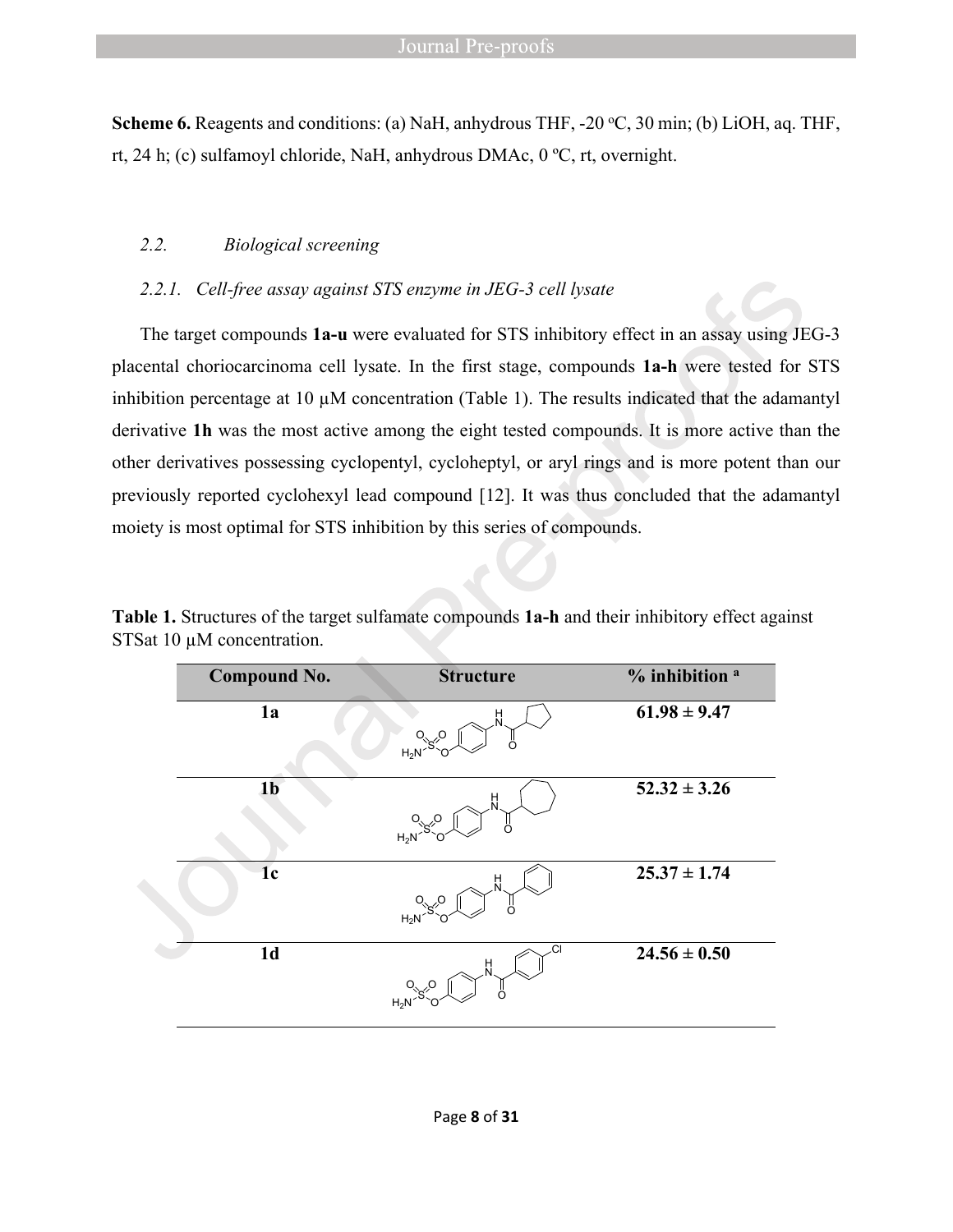| 1e             | $O_{\scriptscriptstyle\diagdown}$<br>$\frac{H}{N}$<br>$O\frac{1}{2}$<br>ő<br>$H_2N$ | $72.68 \pm 2.24$ |
|----------------|-------------------------------------------------------------------------------------|------------------|
| 1 <sub>f</sub> | H<br>$H_2N$                                                                         | $12.89 \pm 2.92$ |
| 1 <sub>g</sub> | н<br>ő<br>$H_2N$                                                                    | $53.59 \pm 4.78$ |
| 1 <sub>h</sub> | H<br>$O_{\sqrt{6}}$<br>Ö<br>$H_2N$                                                  | $93.90 \pm 0.80$ |
|                | <b>Irosustat</b>                                                                    | $99.10 \pm 0.46$ |

<sup>a</sup> Results are expressed as % STS inhibition compared to untreated controls. Data is mean  $\pm$ standard error of mean (S.E.M) (n=3).

In the next stage, adamantyl-containing sulfamate derivatives were designed and synthesized as derivatives of compound **1h**. The new derivatives include *o*-halo substituents, a reversed amide and urea linker, or methylated analogues. The structures of adamantyl derivatives **1i-s** and their inhibitory effect against STS at 10 µM concentration are shown in Table 2. The methylated derivatives **1m,n** are less active than compound **1h**, so these inserted methyl groups might affect the activity through potential steric effects or through inhibition of hydrogen bond formation by the amide linker with the enzyme active site. Moreover, the extended linkers in compounds **1l** and **1s** were detrimental for activity. In addition, the reversed amide analogue **1o** is somewhat less active than compound **1h**. On the other hand, the *ortho*-halogenated analogues of compound **1o**, compounds **1p-r**, exerted stronger inhibitory effect than both **1h** and **1o**. Indeed, it has been previously reported that *o*-halo substituents increase potency [16]. Furthermore, the halogenated reversed amide derivatives **1p-r** (94.60~98.30% inhibition) are more active than the corresponding halogenated amide analogues **1i-k** (82.74~88.58% inhibition). This could be rationalized since the reversed amide linker in compounds **1p-r** (especially in concert with the *o*halo motif) is an electron-withdrawing moiety at *para* position of the free sulfamate group. It can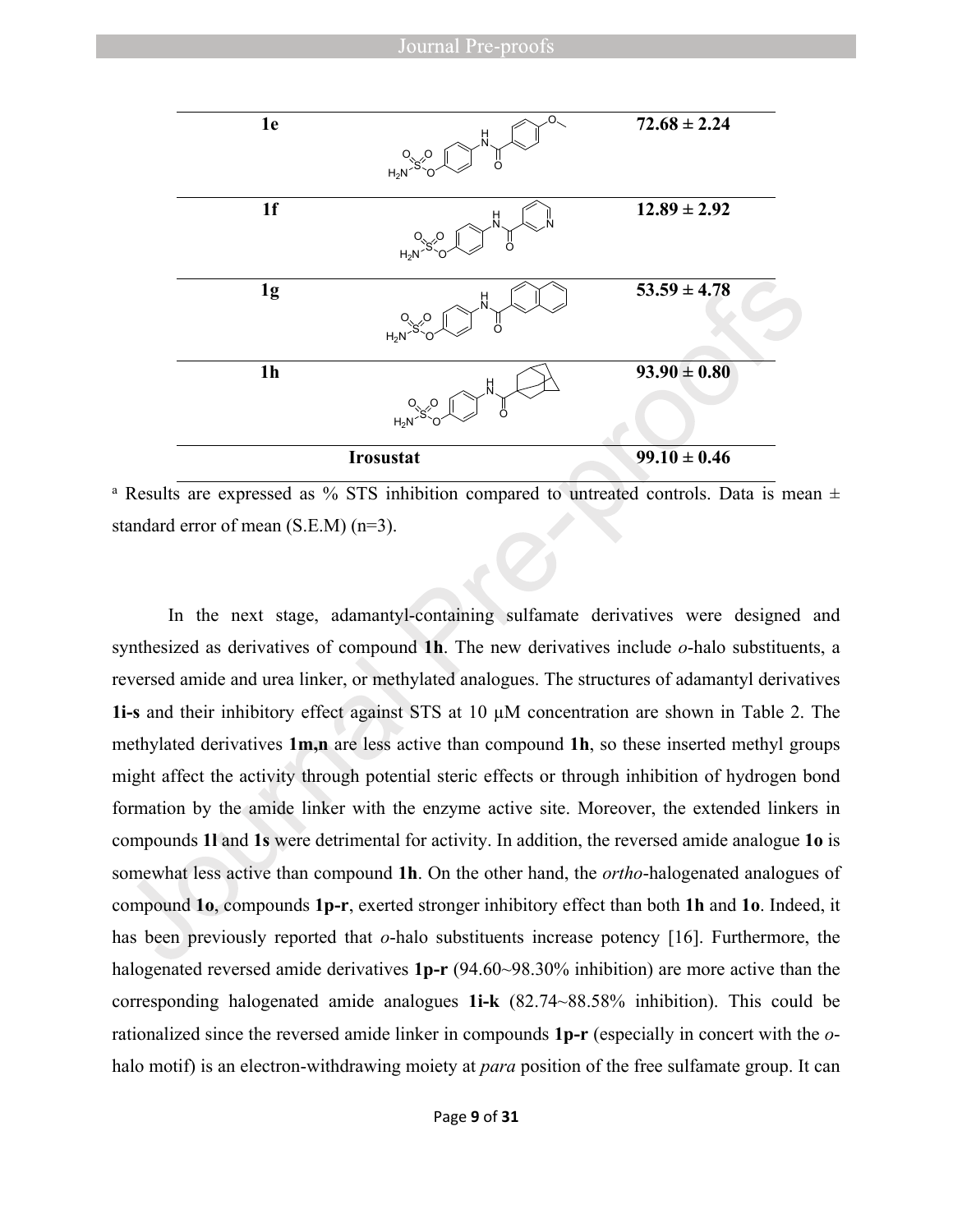#### Journal Pre-proofs

deactivate the *ortho* and *para* positions by mesomeric effect. In addition, the *ortho*-halo group has greater influence on the sulfamate group due to both resonance and inductive effects. Both reversed amide and *ortho*-halo enhance the electrophilicity of the sulfamate sulfur atom and also lowers the pKa of the phenolic side product after irreversible inhibition of the enzyme by transfer of the sulfamoyl group to hydrated *N*-formylglycine amino acid residue. This is presumed to enhance the formation of the active electrophilic sulfonylamine in the STS active site [5].

| <b>Compound No.</b> | <b>Structure</b>                                           | % inhibition <sup>a</sup> |
|---------------------|------------------------------------------------------------|---------------------------|
| 1i                  | H<br>ő<br>$H_2N$                                           | $86.26 \pm 6.02$          |
| 1j                  | $\frac{H}{N}$<br>ő<br>$H_2N$<br>СI                         | $88.58 \pm 3.16$          |
| 1k                  | H<br>N<br>$O_{\sqrt{S}}$ <sup>O</sup><br>ő<br>$H_2N$<br>Br | $82.74 \pm 6.33$          |
| $\mathbf{1}$        | $H_2N$<br>H<br>റ്<br>ő                                     | $-5.30 \pm 8.80$          |
| 1 <sub>m</sub>      | CH <sub>3</sub><br>ال<br>O<br>$H_2N$<br>O                  | $60.97 \pm 1.68$          |
| 1n                  | CH <sub>3</sub><br>H<br>Ő<br>$H_2N^2$                      | $58.48 \pm 14.63$         |
| 1 <sub>0</sub>      | 'N<br>H<br>$H_2N$                                          | $90.00 \pm 0.64$          |

**Table 2.** Structures of the target sulfamate compounds **1i-s** and their inhibitory effect against steroid sulfatase (STS) enzyme at 10  $\mu$ M concentration.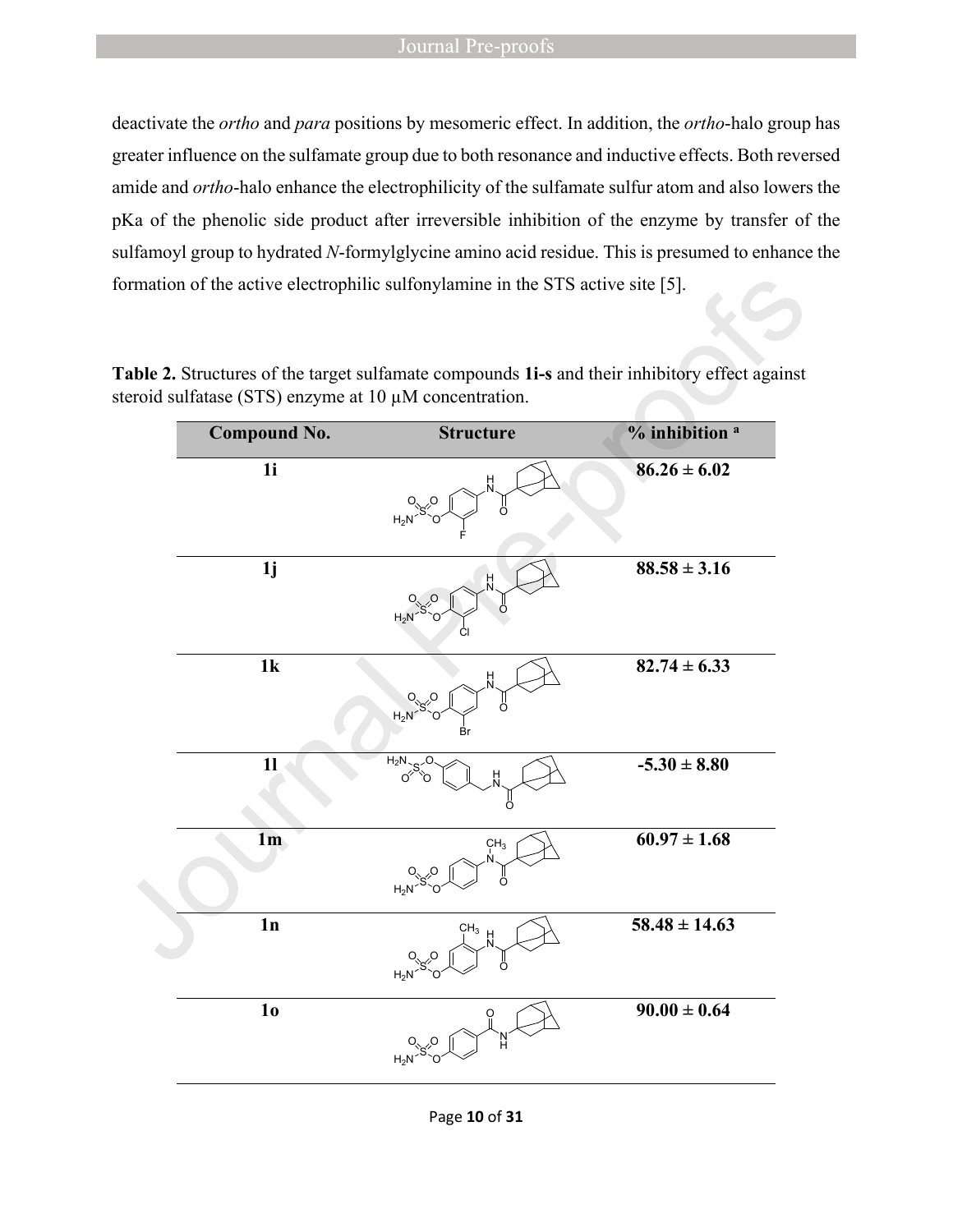

<sup>a</sup> Results are expressed as % STS inhibition compared to untreated controls. Data is mean  $\pm$  S.E.M  $(n=3)$ .

We also decided to synthesize the indole derivatives **1t,u** (Table 3) as cyclic analogues of the lead cyclohexyl compound (Fig. 2) and compound **1h**, respectively. Upon comparing the activities, we found that the cyclic analogues are much less active than the corresponding open chain amide compounds. The 5-membered ring of indole might weaken the activity through hindering hydrogen bond formation that could be done by *NH* in case of open chain amide derivatives, or its increased bulkiness compared with the open chain analogues might be detrimental for the activity. Further exploration of such indole derivatives was non-promising.

**Table 3.** Structures of the target sulfamate compounds **1t,u** and their inhibitory effect against steroid sulfatase (STS) enzyme at 10  $\mu$ M concentration.

| Compound No. | <b>Structure</b> | $%$ inhibition $a$ |
|--------------|------------------|--------------------|
|              |                  |                    |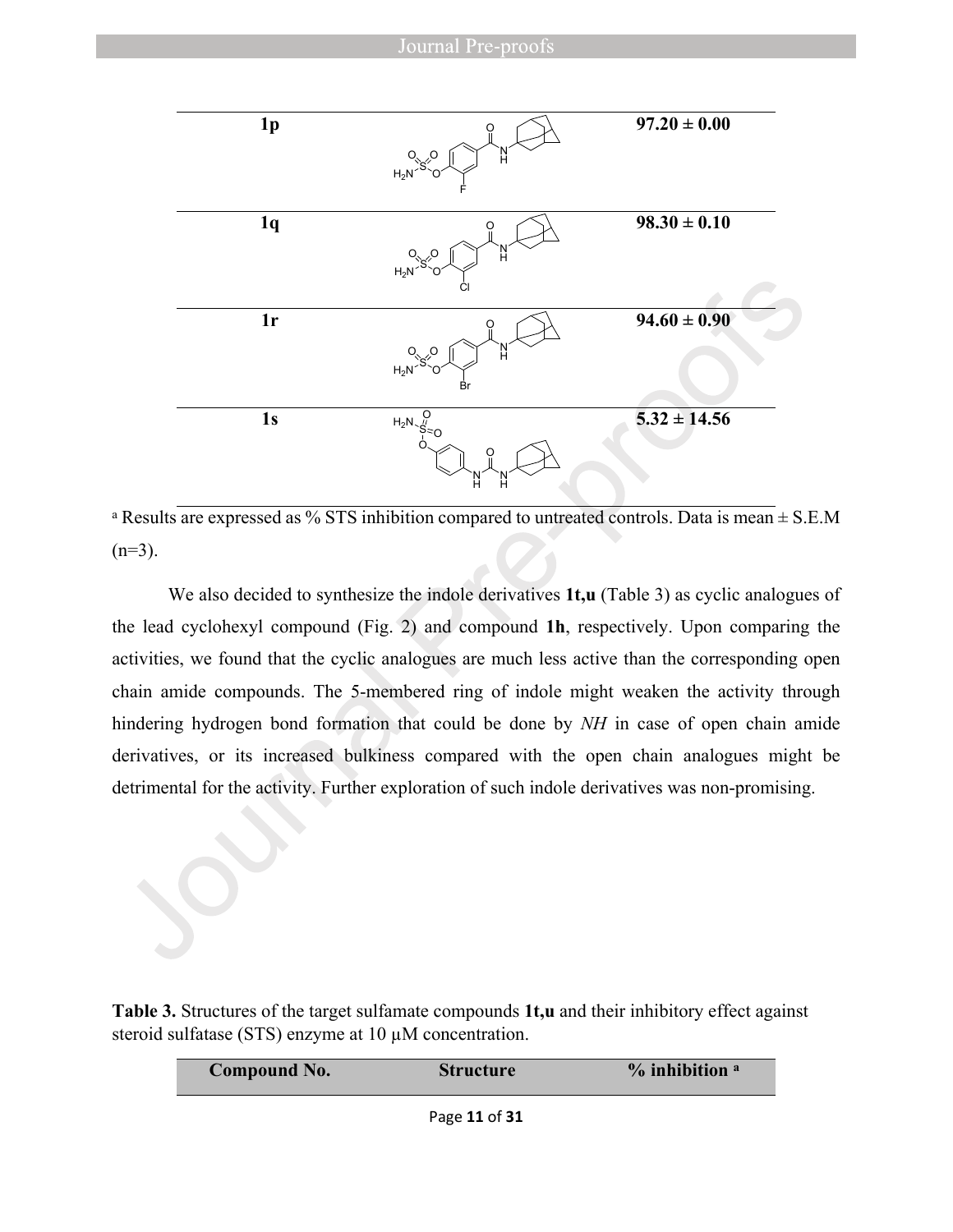

<sup>a</sup> Results are expressed as % STS inhibition compared to untreated controls. Data is mean  $\pm$  S.E.M  $(n=3)$ .

Compounds **1h** and **1p-r** showing the highest inhibitory effect at  $10 \mu$ M concentration were evaluated for their  $IC_{50}$  values against STS enzyme in JEG-3 cell lysate. The results are illustrated in Figure 4. The chloro derivative 1q is the most potent among them  $(IC_{50} = 25.8 \text{ nM})$  and is *ca* 4.2 times more potent than the non-halogenated compound **1h** with a non-reversed amide. Notably, **1q** was 2.6- and 2.9-fold more potent than the corresponding fluoro and bromo analogues, respectively.



Figure 4. IC<sub>50</sub> Concentrations for the most potent compounds and Irosustat against STS enzyme activity in cell-free JEG-3 lysate.

#### *2.2.2. Whole-cell assay against STS enzyme in JEG-3 cells.*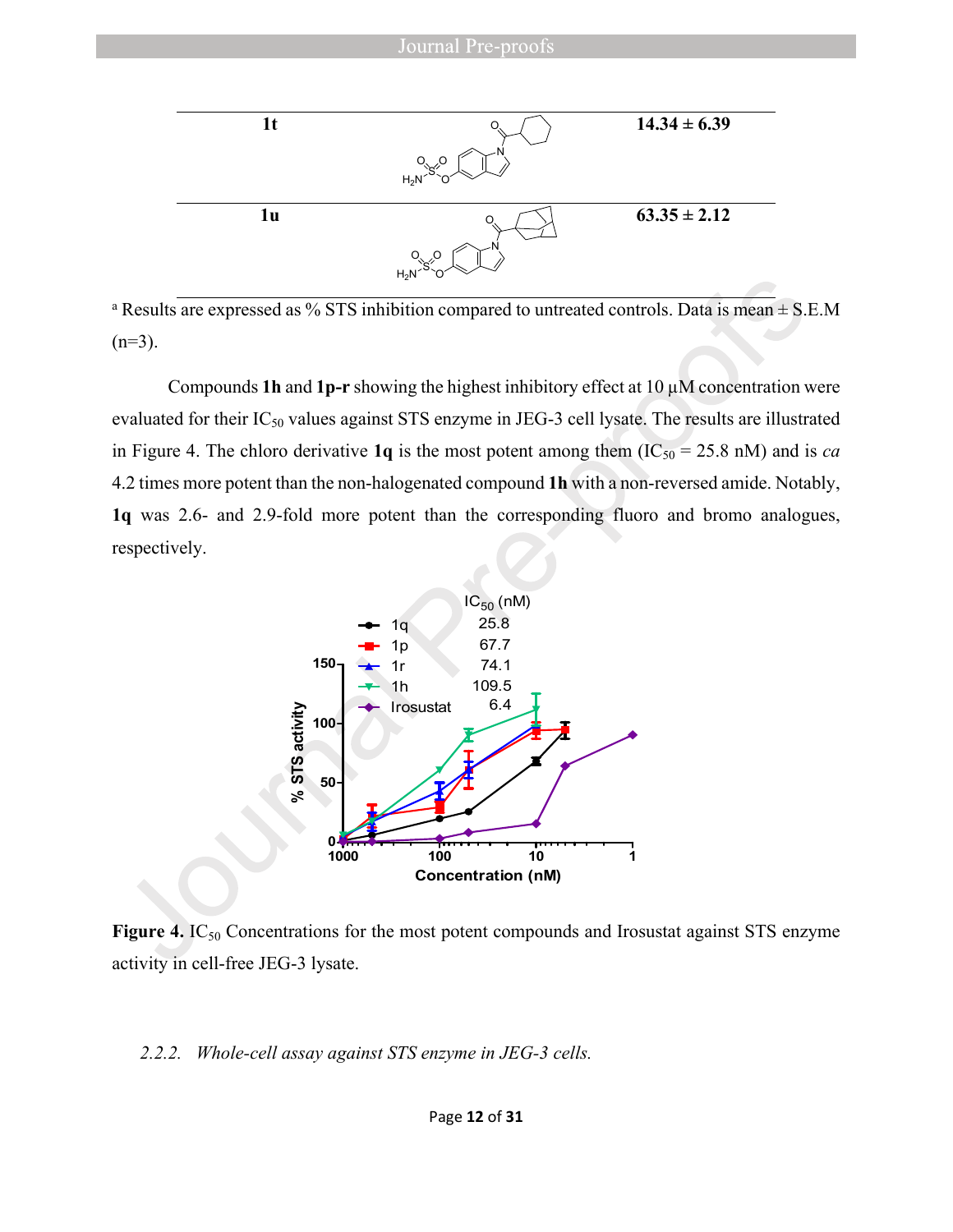Compounds **1h** and **1q** were also evaluated for STS inhibition in a whole-cell assay against JEG-3 cells, to examine their ability to cross the cell membrane and inhibit STS enzyme inside cells. Both compounds were active, but with different potency and  $IC_{50}$  values are shown in Figure 5. Compound **1h** is *ca* 11 times more potent than compound **1q** in this assay. In addition, compound **1h** is 31-fold more potent than the corresponding cyclohexyl lead compound (Figure 2,  $IC_{50} = 421$ ) nM).



**Figure 5.** IC<sub>50</sub> determination for compounds **1h**, **1q**, and Irosustat against STS enzyme activity in JEG-3 placental choriocarcinoma cells.

#### *2.2.3. Antiproliferative activity*

The most potent STS inhibitors of this series, compounds **1h** and **1p-r**, were tested for antiproliferative activity against T-47D estrogen-dependent breast cancer cells. Irosustat was utilized as a reference standard molecule in this assay.

The cells were grown in charcoal-stripped fetal bovine serum containing no estrogen and provided with estradiol sulfate (E2S). The cellular STS enzyme should convert E2S into the estradiol needed for cellular proliferation. The inability to do that indicates STS inhibition by the evaluated compound, and subsequently leads to inhibition of proliferation. The dose-response curves are illustrated in Figure 6 and IC<sub>50</sub> values of the tested compounds relative to Irosustat are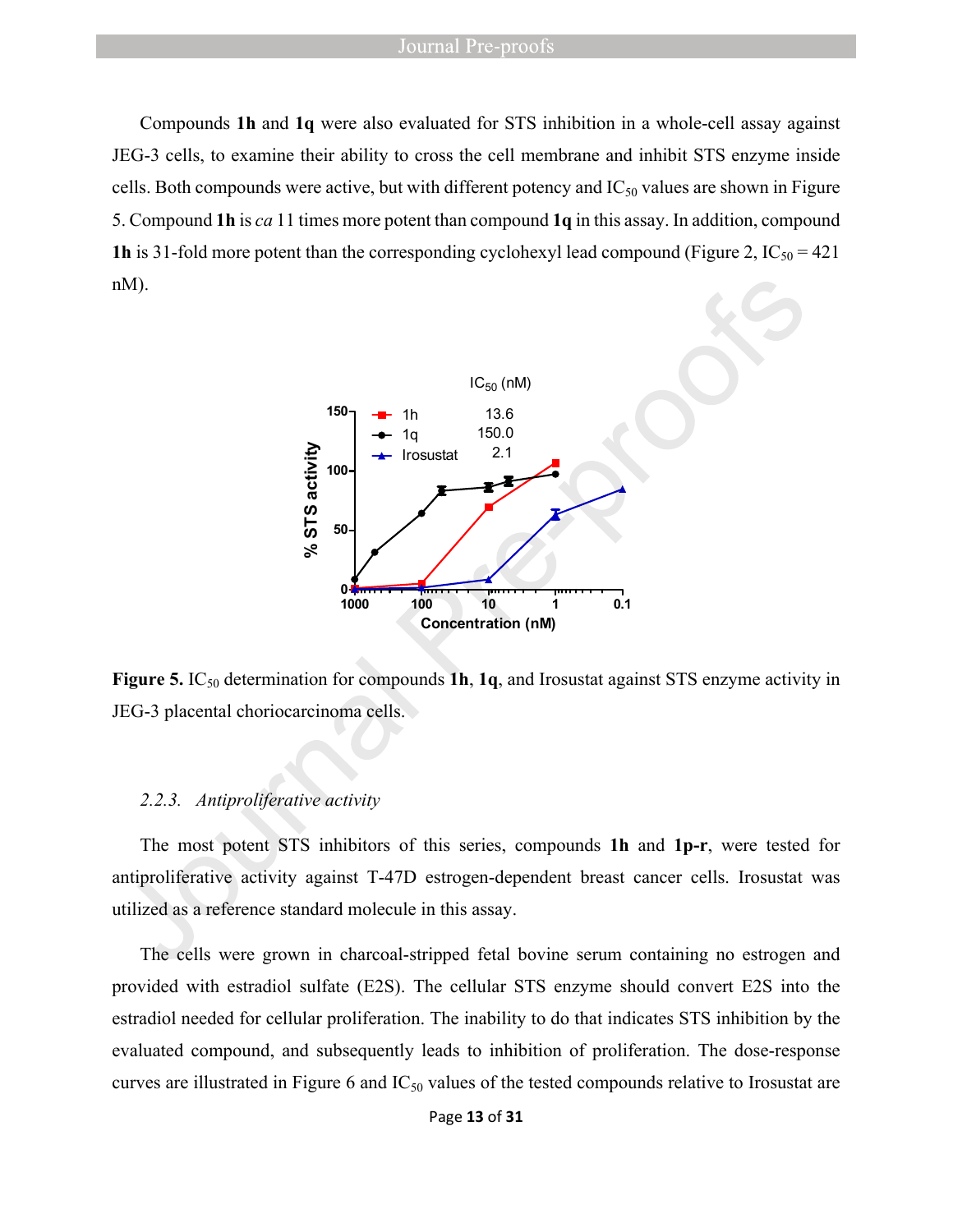#### Journal Pre-proofs

shown in Table 6. The results are consistent and proportional to their potency against STS enzyme in the cell lysate. All four tested compounds exhibited single-digit micromolar  $IC_{50}$  values. Compound **1q** possessing both *o*-chloro and reversed amide moieties, which is the most potent STS inhibitor, also exhibited the strongest antiproliferative activity. Its potency is close to that of Irosustat. The halogen substituents increase lipophilicity and can enhance the ability to penetrate the cell membrane compared to the non-halogenated analogues. This could account for the stronger potency of compounds **1p-r** than that of the non-halogenated derivative **1h**.



**Figure 6.** Dose-response curves of compounds **1h**, **1p-r**, and Irosustat against the T-47D breast cancer cell line.

Table 6. IC<sub>50</sub> values of compounds 1h, 1p-r, and Irosustat against T-47D breast cancer cell line

| <b>Compound No.</b> | $IC_{50}$ value ( $\mu$ M) <sup>a</sup> |
|---------------------|-----------------------------------------|
|                     |                                         |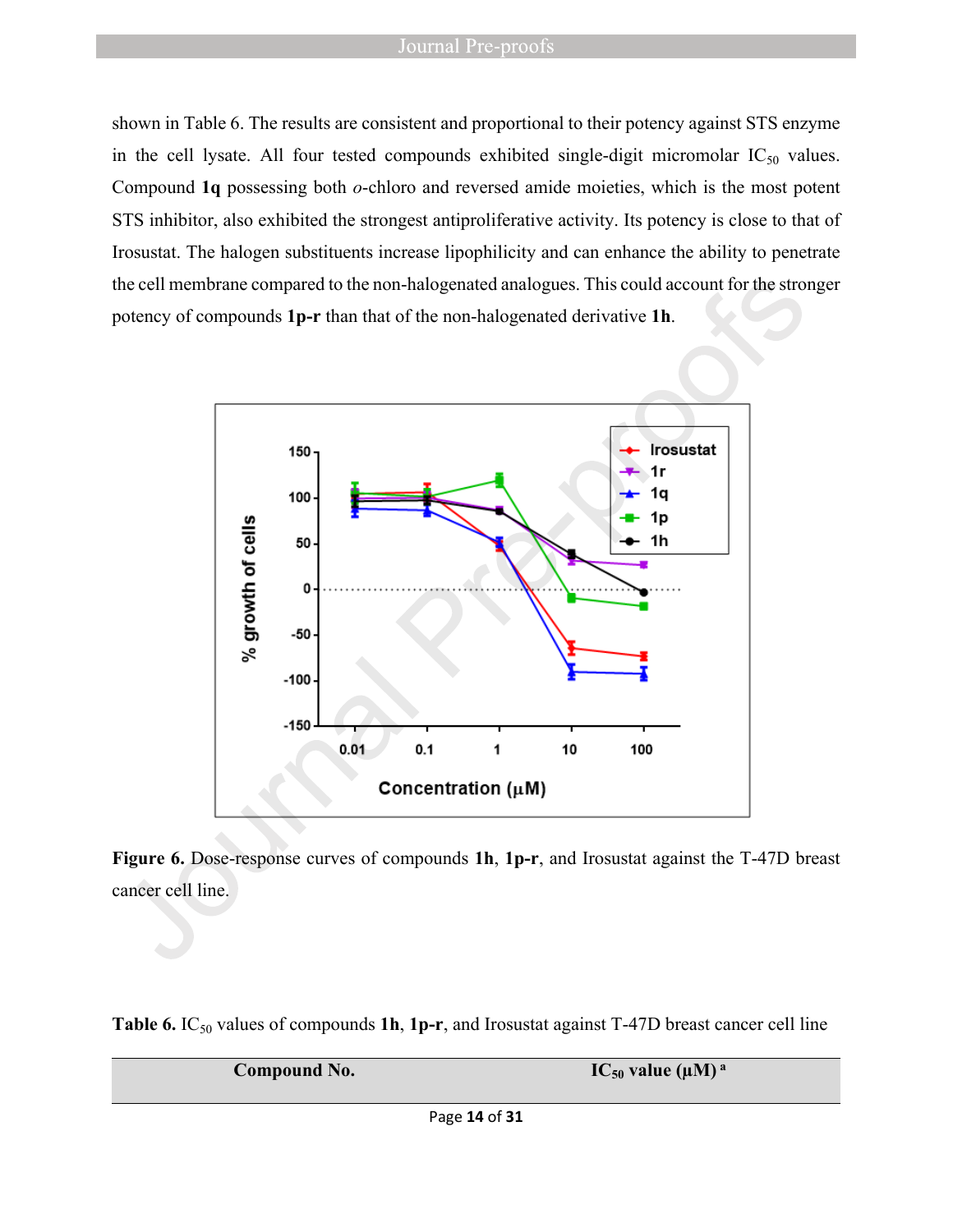| 1 <sub>h</sub>   | $5.78 \pm 0.18$ |
|------------------|-----------------|
| 1p               | $3.40 \pm 0.10$ |
| 1q               | $1.04 \pm 0.08$ |
| 1r               | $4.67 \pm 0.25$ |
| <b>Irosustat</b> | $0.92 \pm 0.03$ |

<sup>a</sup> The results are expressed as means of triplicate assay  $\pm$  standard error of mean (S.E.M.).

#### **3. Conclusion**

We report here a new series of aryl sulfamate derivatives as STS inhibitors. It is presumed that they act irreversibly similar to all such inhibitors [3,5]. Structure-activity relationship (SAR) correlations and lead optimization led to discovery of the adamantyl derivatives **1h** and **1p-r** as the most potent STS inhibitors among this series. Compound **1h** is the most potent in a whole-cell STS assay ( $IC_{50} = 13.6$  nM). It was found that the adamantyl moiety, reversed amide linker, and *o*-halo substituents (especially chloro) are optimal for STS inhibitory effect of this series of compounds. The *o*-chloro derivative **1q** is the most potent STS inhibitor in JEG-3 placental choriocarcinoma cell lysate ( $IC_{50} = 25.8$  nM). It also exhibited the highest antiproliferative activity against T-47D estrogen-dependent cancer ( $IC_{50} = 1.04 \mu M$ ) with a potency very close to that of Irosustat. These promising halogenated adamantyl sulfamate structures represent an attractive new class of STS inhibitory agents for potential future optimization and application to treatment of hormone-dependent cancers.

#### **4. Experimental**

#### 4.1. General

A Stuart melting point apparatus was used for measuring melting points and are uncorrected. <sup>1</sup>H NMR and <sup>13</sup>C NMR spectra were recorded on Bruker Avance (500 spectrometer). The identity and purity of all the target compounds were confirmed by standard spectral and elemental analysis. The samples were dried for 1h using a high vacuum oil pump prior to elemental analysis. All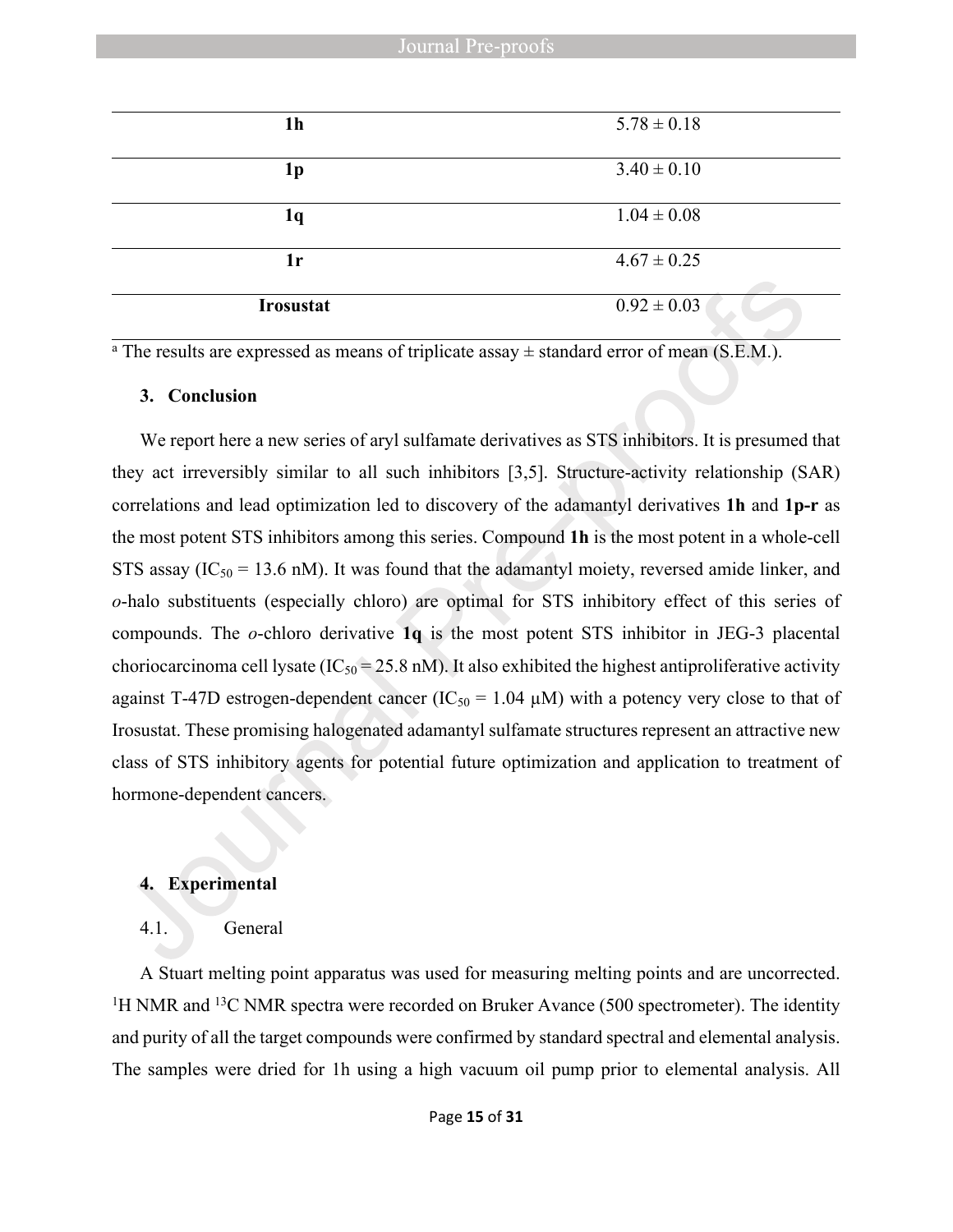#### **Journal Pre-proofs**

solvents and reagents were purchased from commercial vendors and used as supplied. Column chromatography (silica gel with pore size of 0.040~0.063 mm, 230-400 mesh) with technical grade solvents were used for purification of the final compounds.

#### 4.2. Synthesis of the phenolic intermediates **4a,b**, **6a-d**, and **9a-e**

The appropriate aminophenol derivative (1.5 mmol) was dissolved in acetone (1.5 mL) under  $N_{2 (g)}$ , cooled to 0 °C, charged with  $K_2CO_3$  (622 mg, 4.5 mmol), and stirred for 15 minutes. After that, the appropriate acyl chloride (1.55 mmol) dissolved in acetone (1 mL) was added dropwise to the reaction mixture at  $0^{\circ}$ C. The reaction was monitored by TLC and LC-MS spectrometry. Once reaction completion was confirmed, the mixture was filtered, and the filtrate was concentrated *in vacuo*. The solid was extracted using ethyl acetate (10 mL) and brine (10 mL). The organic layer was collected and dried over anhydrous Na<sub>2</sub>SO<sub>4</sub> and concentrated *in vacuo*. The product was sulfamoylated without further purification.

#### 4.3. Synthesis of the phenolic intermediates **13a-d**

Compound **10a-d** (0.33 mmol) was dissolved in anhydrous DMF (1 mL), cooled to 0  $^{\circ}$ C under  $N_{2(g)}$  while stirred. Triethylamine (120 μL, 0.86 mmol) was added and further stirred for 15 minutes before of the addition of HOBt (91 mg, 0.67 mmol) and EDCI.HCl (105 mg, 0.67 mmol) to the mixture. After stirring for 15 minutes, the mixture was charged with amantadine (100 mg, 0.66 mmol) and kept at room temperature while being stirred. The reaction was quenched with ice, the mixture extracted with ethyl acetate (10 mL) and brine (10 mL) and the organic layer collected, dried over anhydrous Na<sub>2</sub>SO<sub>4</sub>, and evaporated to dryness. The resultant products 12a-d (0.60 mmol) were dissolved in anhydrous dichloromethane  $(1 \text{ mL})$ , and  $BF_3$ .MeS (630 µL, 10 mmol) was added to the reaction that was kept under a nitrogen atmosphere at room temperature overnight while stirring. The reaction was monitored with TLC. Upon completion, the reaction mixture was basified with aqueous  $K_2CO_3$  solution and extracted with ethyl acetate (10 mL). The organic layer was dried over anhydrous Na<sub>2</sub>SO<sub>4</sub> and concentrated *in vacuo*. The resultant product was used for the sulfamoylation step.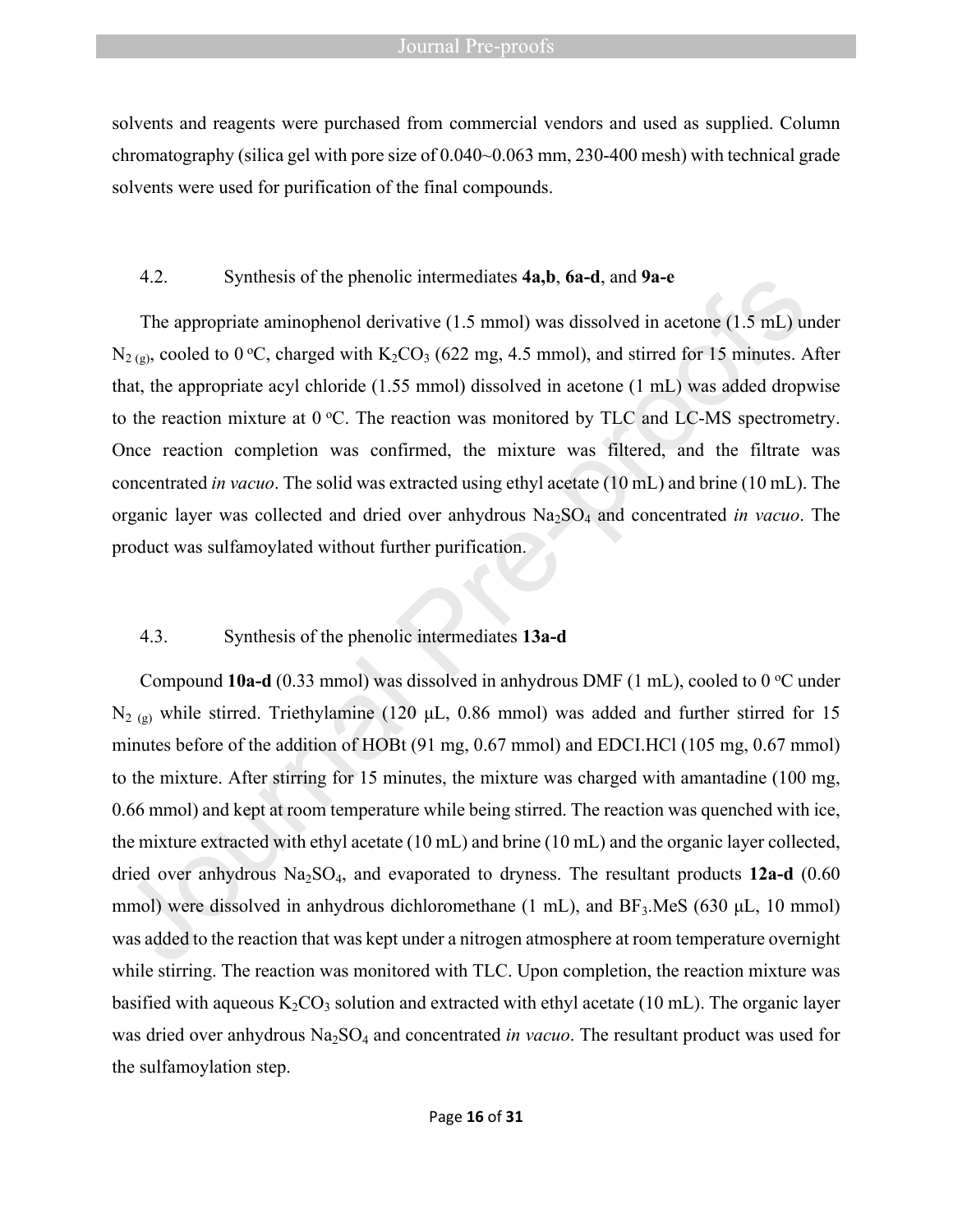#### 4.4. Synthesis of the phenolic intermediate **15**

4-Aminophenol (**2**, 280 mg, 2.57 mmol) was dissolved in anhydrous THF (1 mL) under nitrogen gas while stirring. Then 1-adamantyl isocyanate (**14**, 910 mg, 5.13 mmol) dissolved in anhydrous THF (1 mL) was added, and the reaction mixture was stirred overnight at room temperature. The mixture was concentrated in vacuo and product purified using column chromatography. The resultant solid was then used for the sulfamoylation step without further purification.

#### 4.5. Synthesis of the 5-hydroxyindole intermediates **19a,b**

5-Acetoxyindole (**16**, 343 mg, 1.96 mmol) was dissolved in anhydrous THF (1 mL), cooled to -20 <sup>o</sup>C, and the mixture charged with NaH (60% dispersion in mineral oil, 94 mg, 2.35 mmol) and stirred for 15 minutes. The appropriate carbonyl chloride **8** or **17** (2.15 mmol) was dissolved in anhydrous THF (0.5 mL), and added to the mixture dropwise at -20  $\degree$ C. The mixture was then extracted using ethyl acetate (10 mL) and brine (10 mL). The organic layer was collected and dried on anhydrous Na2SO4, and concentrated *in vacuo* . The solid obtained was dissolved in THF (4 mL), and the mixture charged with LiOH (60 mg, 2.5 mmol) dissolved in  $H<sub>2</sub>O$  (1.5 mL). The reaction was then checked after 3h and completion was confirmed via TLC and LC-MS. The mixture was acidified with 1M HCl, extracted using ethyl acetate (10 mL), dried with brine (10 mL) and the organic extract was dried over anhydrous sodium sulfate and evaporated to dryness *in vacuo* . The solid product was then used for sulfamoylation step.

#### 4.6. Synthesis of the target sulfamate derivative **1a-u**

Page **17** of **31** The appropriate phenolic intermediate **4a,b**, **6a-d**, **9a-e**, **13a-d**, **15**, or **19a,b** (0.72 mmol) was dissolved in anhydrous DMAc (1.3 mL), the mixture charged with NaH (60% dispersion in mineral oil, 50 mg, 1.25 mmol) and stirred at 0 °C under N<sub>2(g)</sub> for 15 minutes. Sulfamoyl chloride (411 mg, 3.6 mmol) dissolved in anhydrous DMAc (1 mL) was added dropwise at  $0^{\circ}$ C, and the mixture was stirred under  $N_{2(g)}$  overnight. The reaction mixture was quenched with ice, extracted between ethyl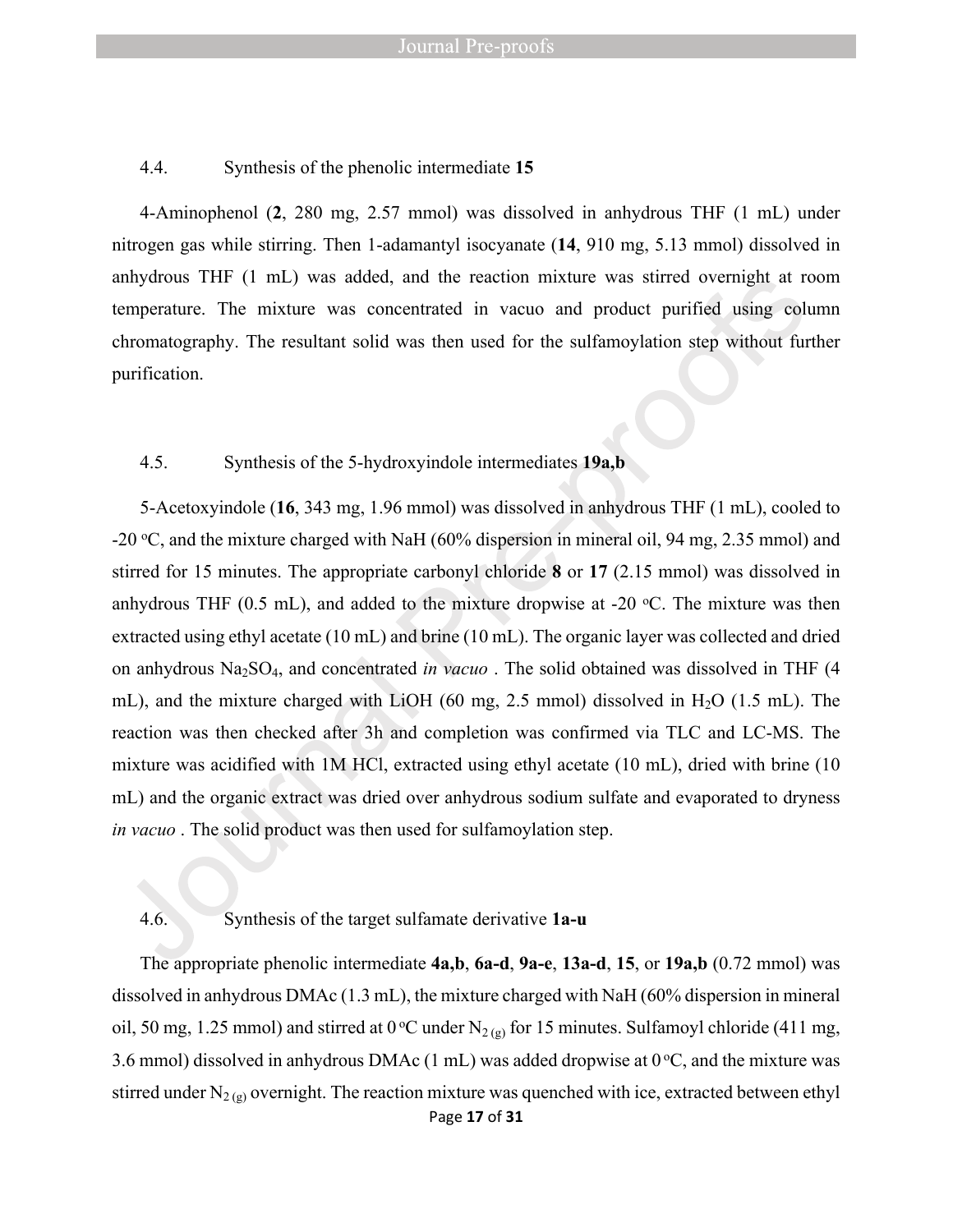acetate (10 mL) and distilled water (10 mL). The organic layer was collected and dried over anhydrous  $Na<sub>2</sub>SO<sub>4</sub>$ , concentrated *in vacuo*, and product purified with flash column chromatography.

4-(Cyclopentanecarboxamido)phenyl sulfamate (**1a**): Yield: 30%; mp: 166-9 °C; <sup>1</sup>H NMR (Acetone-*d6*, 500 MHz) δ 9.20 (brs, 1H), 7.70 (d, 2H, *J* = 9.0 Hz), 7.23 (d, 2H, *J* = 9.0 Hz), 7.03  $(s, 2H)$ , 2.84-2.78 (m, 1H), 1.90-1.80 (m, 4H), 1.75-1.68 (m, 2H), 1.61-1.55 (m, 2H); <sup>13</sup>C NMR (Acetone-*d6*, 125 MHz) δ 175.3 (carbonyl carbon), 146.7 (1 C), 139.2 (1 C), 123.5 (2 x CH), 120.9 (2 x CH) [aromatic carbons], 46.8 (cyclopentyl CH, 1C), 31.0 (cyclopentyl 2 x CH<sub>2</sub>), 26.7 (cyclopentyl 2 x CH<sub>2</sub>); LC-MS m/z: 285.1  $(M + H)^+$ ; CHN analysis: calculated C:50.69%, H:5.67%, N:9.85%; found: C:50.64%, H:5.72%, N:9.97%.

4-(Cycloheptanecarboxamido)phenyl sulfamate (**1b**): Yield: 9%; mp: 139-42 °C; <sup>1</sup>H NMR (Acetone-*d6*, 500 MHz) δ 9.00 (brs, 1H), 7.57 (d, 2H, *J* = 9.0 Hz), 7.10 (d, 2H, *J* = 9.0 Hz), 6.90 (s, 2H), 2.40-2.37 (m, 1H), 1.80-1.76 (m, 2H), 1.66-1.57 (m, 4H), 1.46-1.29 (m, 6H); <sup>13</sup>C NMR (Acetone-*d6*, 125 MHz) δ 176.2 (carbonyl carbon), 146.6 (1 C), 139.2 (1 C), 123.5 (2 x CH), 120.9 (2 x CH) [aromatic carbons],  $48.2$  (cycloheptyl CH, 1C),  $32.2$  (cycloheptyl 2 x CH<sub>2</sub>), 29.1 (cycloheptyl 2 x CH<sub>2</sub>), 27.2 (cycloheptyl 2 x CH<sub>2</sub>); LC-MS m/z: 313.08 (M + H)<sup>+</sup>; CHN analysis: calculated C:53.83%, H:6.45%, N:8.97%; found: C:53.76%, H:6.30%, N:9.08%.

4-(Benzamido)phenyl sulfamate (**1c**): Yield: 11%; mp: 211-3 °C; <sup>1</sup>H NMR (Acetone-*d6*, 500 MHz) δ 9.66 (brs, 1H), 8.00 (d, 2H, *J* = 9.0 Hz), 7.89 (m, 2H, *J* = 9.0 Hz), 7.60-7.57 (m, 1H), 7.53-7.50 (m, 2H), 7.31 (d, 2H, *J* = 9.0 Hz), 7.09 (s, 2H); <sup>13</sup>C NMR (Acetone, 125 MHz) δ 166.4 (carbonyl carbon), 147.2 (1 C), 138.8 (1 C), 136.0 (1 C), 132.5 (1 C), 129.3 (2 x CH), 128.3 (2 x CH), 123.5  $(2 \times CH)$ , 122.0  $(2 \times CH)$  [aromatic carbons]; LC-MS m/z: 292.97  $(M + H)^{+}$ ; CHN analysis: calculated C:53.42%, H:4.14%, N:9.58%; found: C:53.65%, H:4.08%, N:9.45%.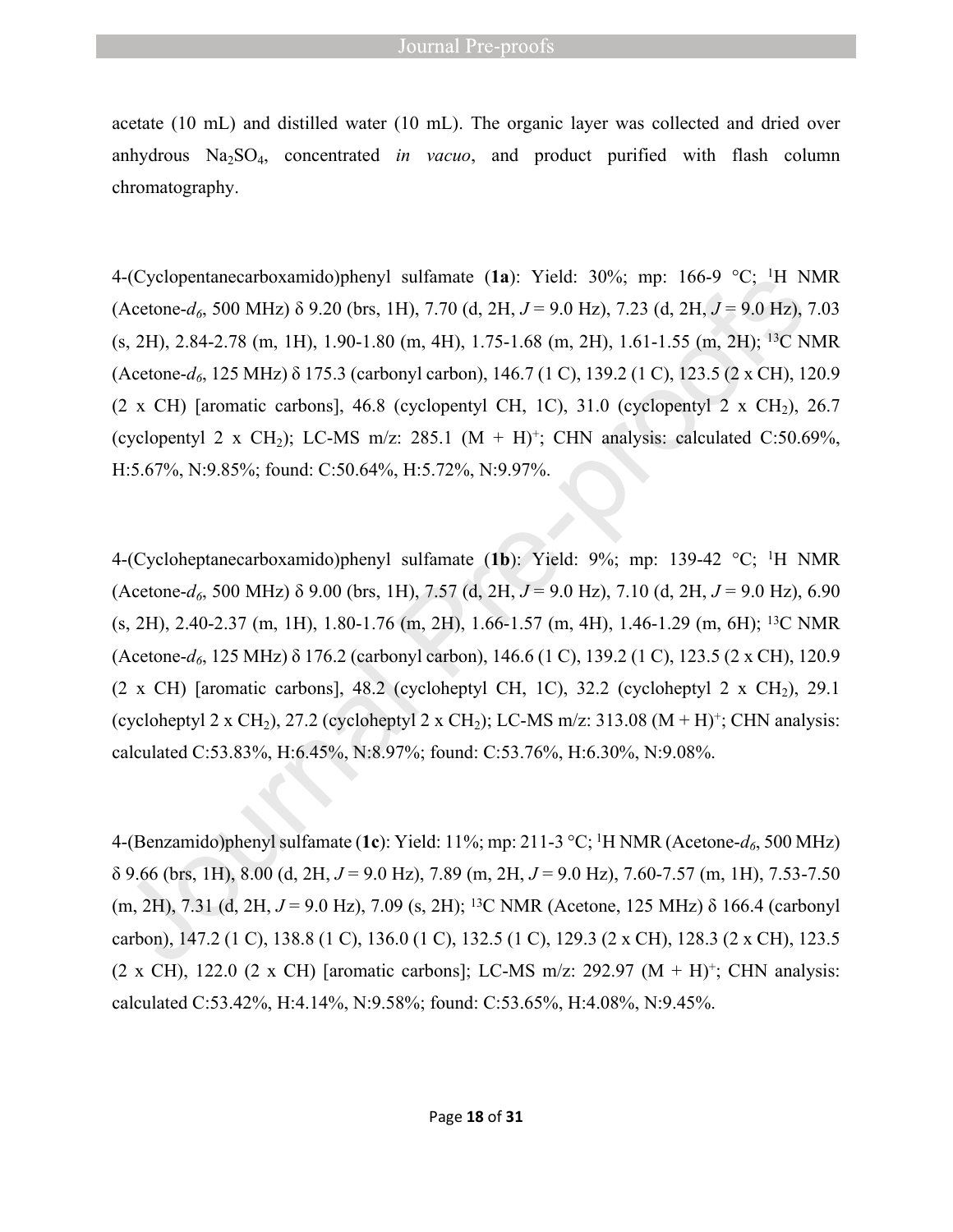4-(4-Chlorobenzamido)phenyl sulfamate (**1d**): Yield: 22%; mp: 223-6 °C; <sup>1</sup>H NMR (Acetone-*d6*, 500 MHz) δ 9.73 (brs, 1H), 8.02 (d, 2H, *J* = 9.0 Hz), 7.88 (d, 2H, *J* = 9.0 Hz), 7.56 (d, 2H, *J* = 9.0 Hz), 7.32 (d, 2H, *J* = 9.0 Hz), 7.10 (brs, 2H); <sup>13</sup>C NMR (Acetone, 125 MHz) δ 165.3 (carbonyl carbon), 147.4 (1 C), 138.6 (1 C), 138.1 (1 C), 134.7 (1 C), 130.2 (2 x CH), 129.5 (2 x CH), 123.5  $(2 \times CH)$ , 122.1  $(2 \times CH)$  [aromatic carbons]; LC-MS m/z: 327.07  $(M + H)^{+}$ ; CHN analysis: calculated C:47.78%, H:3.39%, N:8.57%; found: C:47.63%, H:3.30%, N:8.64%.

4-(4-Methoxybenzamido)phenyl sulfamate (**1e**): Yield: 11%; mp: 205-7 °C; <sup>1</sup>H NMR (DMSO-*d6*, 500 MHz) δ 10.20 (brs, 1H), 7.98-7.95 (m, 4H), 7.83 (d, 2H, *J* = 9.0 Hz), 7.26 (d, 2H, *J* = 8.5 Hz), 7.08 (d, 2H, *J* = 8.5 Hz), 3.85 (s, 3H); <sup>13</sup>C NMR (DMSO-*d6*, 125 MHz) 164.9 (carbonyl carbon), 162.0 (1 C), 145.6 (1 C), 137.7 (1 C), 129.6 (2 x CH), 126.7 (1 C), 122.4 (2 x CH), 121.3 (2 x CH), 113.6 (2 x CH) [aromatic carbons], 55.4 (methoxy carbon); LC-MS m/z: 323.03 (M + H)<sup>+</sup> ; CHN analysis: calculated C:52.17%, H:4.38%, N:8.69%; found: C:52.04%, H:4.30%, N:8.88%.

4-(Nicotinamido)phenyl sulfamate (**1f**): Yield: 10%; mp: 203-4 °C; <sup>1</sup>H NMR (Acetone-*d6*, 500 MHz) δ 9.84 (brs, 1H), 9.17 (s, 1H), 8.76 (d, 1H, *J* = 4.0 Hz), 8.32 (d, 1H, *J* = 8.0 Hz), 7.90-7.87 (m, 2H), 7.55-7.52 (m, 1H), 7.34-7.31 (m, 2H), 7.11 (s, 2H); <sup>13</sup>C NMR (Acetone-*d6*, 125 MHz) δ 165.0 (carbonyl carbon), 153.2 (1 C), 149.6 (1 C), 147.5 (1 C), 138.5 (1 C), 136.0 (1 C), 131.6 (1 C), 124.3 (1 C), 123.6 (2 C), 122.2 (2 C) [aromatic carbons]; LC-MS m/z: 293.72 (M + H)<sup>+</sup>; CHN analysis: calculated C:49.14%, H:3.78%, N:14.33%; found: C:49.11%, H:3.83%, N:14.21%.

4-(2-Naphthamido)phenyl sulfamate (**1g**): Yield: 29%; mp: 215-8 °C; <sup>1</sup>H NMR (Acetone-*d6*, 500 MHz) δ 8.59 (s,1H), 8.08-7.99 (m, 5H), 7.96-7.93 (m, 2H), 7.66-7.60 (m, 2H), 7.35-7.32 (m, 2H), 7.11 (s, 2H); <sup>13</sup>C NMR (Acetone-*d6*, 125 MHz) 166.4 (carbonyl carbon), 147.3 (1 C), 138.9 (1 C), 135.8 (1 C) , 133.5 (1 C), 133.3 (1 C), 129.8 (1 C), 129.1 (1 C), 128.7 (1 C), 128.6 (2 C), 127.7 (1 C), 125.1 (1 C), 123.6 (2 C), 122.0 (2 C) [aromatic carbons]; LC-MS m/z: 342.77 (M + H)<sup>+</sup>; CHN analysis: calculated C:59.64%, H:4.12%, N:8.18%; found: C:59.41%, H:4.03%, N:8.30%.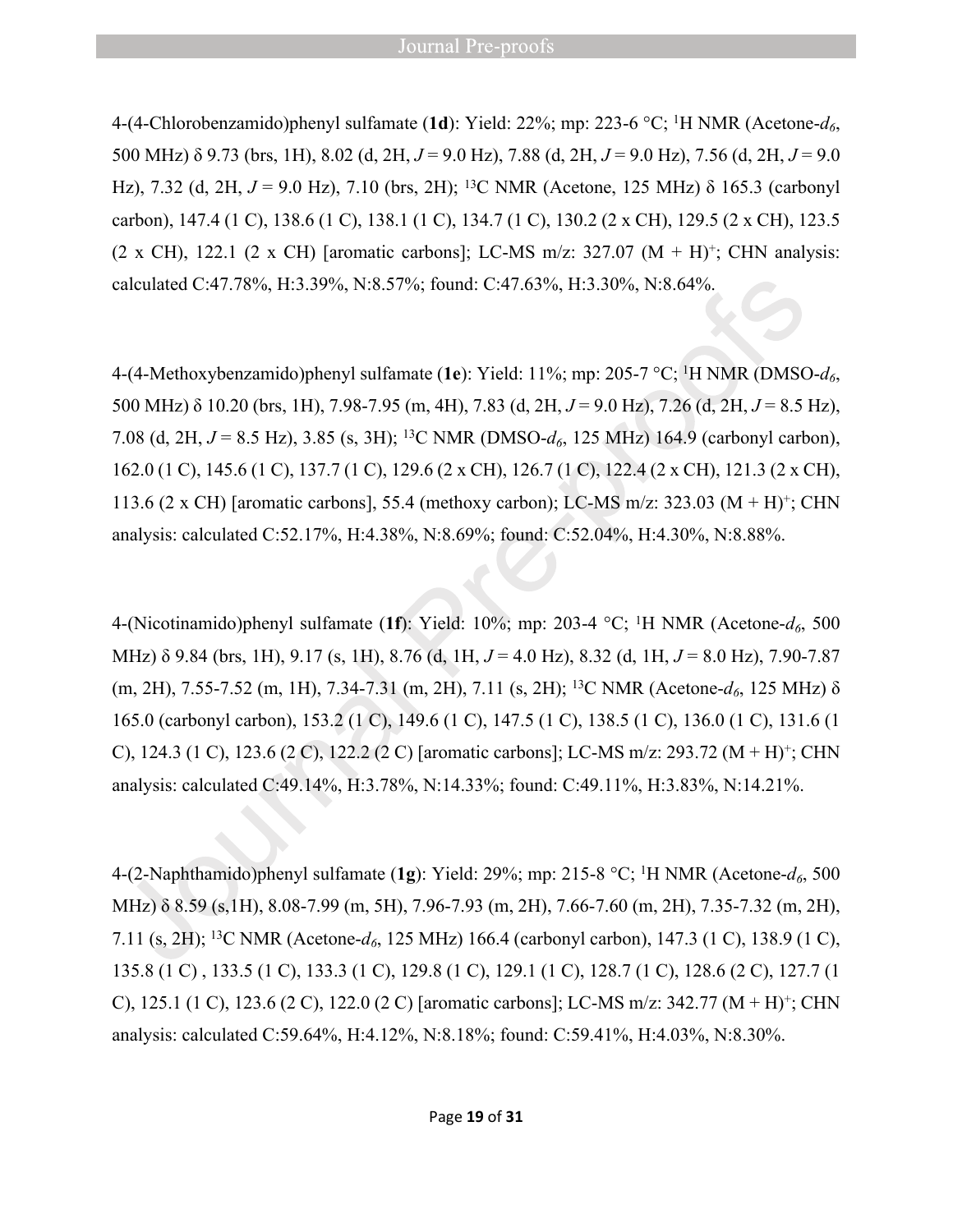#### **Journal Pre-proofs**

4-(1-Adamantylcarboxamido)phenyl sulfamate (**1h**): Yield: 10%; mp: 182-3 °C; <sup>1</sup>H NMR (DMSO*-d6*, 500 MHz) δ 9.23 (s, 1H), 7.90 (s, 2H), 7.71 (d, 2H, *J* = 9.0 Hz), 7.19 (d, 2H, *J* = 9.0 Hz), 2.03 (s, 3H), 1.91 (d, 6H, *J* = 2.5 Hz), 1.71 (s, 6H); <sup>13</sup>C NMR (Acetone*-d6*, 125 MHz) δ 176.7 (carbonyl carbon), 146.8 (1 C), 139.0 (1 C), 123.3 (2 x CH), 121.8 (2 x CH) [aromatic carbons], 42.3 (1 C, attached to carbonyl), 39.6 (3 C), 37.2 (3 C), 29.2 (3 C) [adamantyl carbons]; LC-MS m/z: 351.14 (M + H)<sup>+</sup>; CHN analysis: calculated C:58.27%, H:6.33%, N:7.99%; found: C:58.11%, H:6.25%, N:8.06%.

2-Fluoro-4-(1-adamantylcarboxamido)phenyl sulfamate (**1i**): Yield: 24%; mp: 159-62 °C; <sup>1</sup>H NMR (Acetone*-d6*, 500 MHz) δ 8.76 (brs, 1H), 7.87 (dd, 1H, *J* = 2.5, 13.0 Hz), 7.44-7.41 (m, 1H), 7.34 (t, 1H, *J* = 8.5 Hz), 7.25 (brs, 2H), 2.06-2.04 (m, 3H), 1.99 (d, 6H, *J* = 2.5 Hz), 1.79-1.73 (m, 6H); <sup>13</sup>C NMR (Acetone*-d6*, 125 MHz) δ 177.0 (carbonyl carbon), 156.3 (1 C), 154.3 (1 C), 140.1  $(1 \text{ C}, \text{ d}, J_{\text{CF}} = 10.0 \text{ Hz})$ , 133.6 (1 C, d,  $J_{\text{CF}} = 12.6 \text{ Hz}$ ), 125.5 (1 C), 116.3 (1 C, d,  $J_{\text{CF}} = 3.3 \text{ Hz}$ ), 109.2 (1 C, d, *J*<sub>CF</sub> = 24.0 Hz) [aromatic carbons], 42.4 (1 C, attached to carbonyl), 39.5 (3 C), 37.1  $(3 \text{ C}), 29.1 \text{ (3 C)}$  [adamantyl carbons]; LC-MS m/z:  $369.1 \text{ (M + H)}^+$ ; CHN analysis: calculated C:55.42%, H:5.75%, N:7.60%; found: C:55.23%, H:5.73%, N:7.66%.

2-Chloro-4-(1-adamantylcarboxamido)phenyl sulfamate (**1j**): Yield: 48%; mp: 158-61 °C; <sup>1</sup>H NMR (Acetone*-d6*, 500 MHz) δ 8.75 (brs, 1H), 8.05 (d, 1H, *J* = 2.5 Hz), 7.65 (dd, 1H, *J* = 2.5, 8.5 Hz), 7.44 (d, 1H, *J* = 9.0 Hz), 7.29 (brs, 2H), 2.08-2.05 (m, 3H), 2.01 (d, 6H, *J* = 2.5 Hz), 1.81- 1.74 (m, 6H); <sup>13</sup>C NMR (Acetone*-d6*, 125 MHz) δ 177.0 (carbonyl carbon), 142.6 (1 C), 139.7 (1 C), 127.7 (1 C), 124.8 (1 C), 122.2 (1 C), 120.0 (1 C) [aromatic carbons], 42.4 (1 C, attached to carbonyl), 39.5 (3 C), 37.1 (3 C), 29.1 (3 C) [adamantyl carbons]; LC-MS m/z: 385.04 (M + H)<sup>+</sup> ; CHN analysis: calculated C:53.05%, H:5.50%, N:7.28%; found: C:52.94%, H:5.34%, N:7.46%.

2-Bromo-4-(1-adamantylcarboxamido)phenyl sulfamate (**1k**): Yield: 49%; mp: 184-6 °C; <sup>1</sup>H NMR (Acetone*-d6*, 500 MHz) δ 8.71 (brs, 1H), 8.18 (d, 1H, *J* = 2.5 Hz), 7.69 (dd, 1H, *J* = 2.5, 9.0 Hz), 7.43 (d, 1H, *J* = 9.0 Hz), 7.27 (brs, 2H), 2.06-2.04 (m, 3H), 2.00 (d, 6H, *J* = 2.5 MHz), 1.79-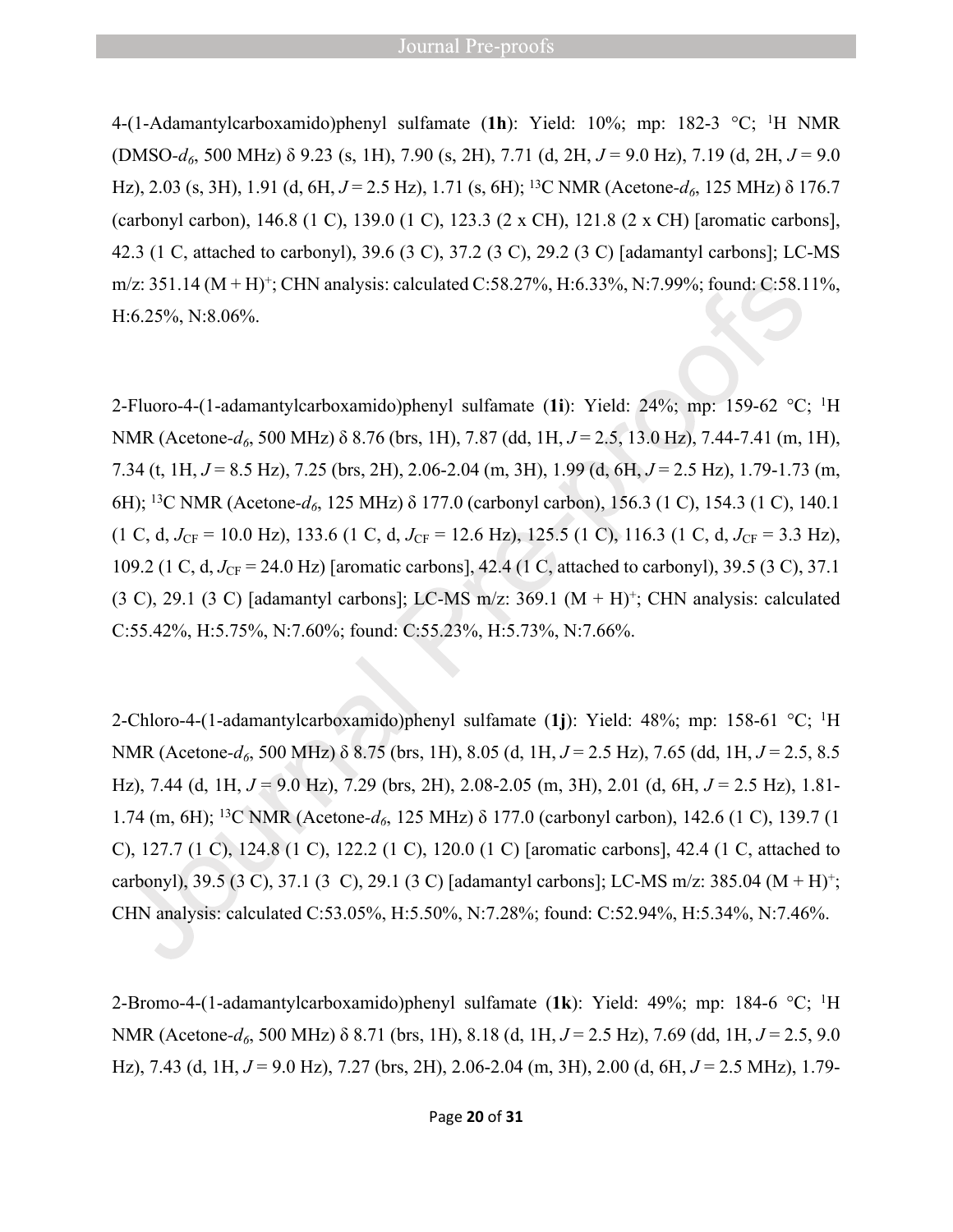1.73 (m, 6H); <sup>13</sup>C NMR (Acetone*-d6*, 125 MHz) δ 177.0 (carbonyl carbon), 144.0 (1 C), 139.8 (1 C), 125.3 (1 C), 124.4 (1 C), 120.7 (1 C), 116.6 (1 C) [aromatic carbons], 42.4 (1 C, attached to carbonyl), 39.5 (3 C), 37.1 (3 C), 29.1 (3 C) [adamantyl carbons]; LC-MS m/z: 429.09 (M + H)<sup>+</sup> ; CHN analysis: calculated C:47.56%, H:4.93%, N:6.52%; found: C:47.58%, H:4.89%, N:6.60%.

4-(1-Adamantylcarboxamidomethyl)phenyl sulfamate (**1l**): Yield: 44%; mp: 167-70 °C; <sup>1</sup>H NMR (Acetone*-d6*, 500 MHz) δ 7.32-7.30 (m, 3H), 7.24-7.23 (m, 2H), 7.09 (s, 2H), 4.39 (d, 2H, *J* = 6.0 Hz), 2.00 (s, 3H), 1.92 (d, 6H, *J* = 2.5 Hz), 1.77-1.70 (m, 6H); <sup>13</sup>C NMR (Acetone*-d6*, 125 MHz) δ 177.9 (carbonyl carbon), 150.3 (1 aromatic C, attached to sulfamate), 139.9 (2 x CH, aromatic carbons next to sulfamate), 129.1 (2 x CH, aromatic carbons next to methylene) , 123.0 (1 aromatic C, attached to methylene), 42.6 (1 adamantyl carbon attached to carbonyl), 41.3 (CH<sub>2</sub> attached to NH), 40.0 (3 adamantyl carbons), 37.3 (3 adamantyl carbons), 29.2 (3 adamantyl carbons); LC-MS m/z: 364.81 (M + H)<sup>+</sup>; CHN analysis: calculated C:59.32%, H:6.64%, N:7.69%; found: C:59.26%, H:6.78%, N:7.62%.

4-(*N*-Methyl-1-adamantylcarboxamido)phenyl sulfamate (**1m**): Yield: 20%; mp: 168-71 °C; <sup>1</sup>H NMR (Acetone*-d6*, 500 MHz) δ 7.39-7.38 (m, 4H), 7.21 (s, 2H), 3.12 (s, 3H), 1.82 (s, 3H), 1.76 (d, 6H,  $J = 2.5$  Hz), 1.59 (d, 3H,  $J = 12.0$  Hz), 1.52-1.50 (m, 3H); <sup>13</sup>C NMR (Acetone- $d_6$ , 125 MHz) δ 177.5 (carbonyl carbon), 150.7 (1 aromatic C, attached to sulfamate), 144.9 (1 aromatic C, attached to amide nitrogen), 130.9 (2 x CH, next to sulfamate), 123.8 (2 x CH, next to amide), 44.3 (1 adamantyl carbon attached to carbonyl), 41.7 (CH3), 41.0 (3 adamantyl carbons), 37.1 (3 adamantyl carbons), 29.3 (3 adamantyl carbons); LC-MS m/z: 364.81  $(M + H)^{+}$ ; CHN analysis: calculated C:59.32%, H:6.64%, N:7.69%; found: C:59.20%, H:6.54%, N:7.75%.

3-Methyl-4-(1-adamantylcarboxamido)phenyl sulfamate (**1n**): Yield: 48%; mp: 143-6 °C; <sup>1</sup>H NMR (Acetone*-d6*, 500 MHz) δ 8.10 (brs, 1H), 7.49 (d, 1H, *J* = 8.5 Hz), 7.16 (d, 1H, *J* = 2.5 Hz), 7.11-7.09 (m, 3H), 2.24 (s, 3H), 2.06-2.01 (m, 9H), 1.81-1.75 (m, 6H); <sup>13</sup>C NMR (Acetone*-d6*, 125 MHz) δ 176.5 (carbonyl carbon), 148.4 (1 C), 136.2 (1 C), 134.8 (1 C), 127.1 (1 C), 124.7 (1 C),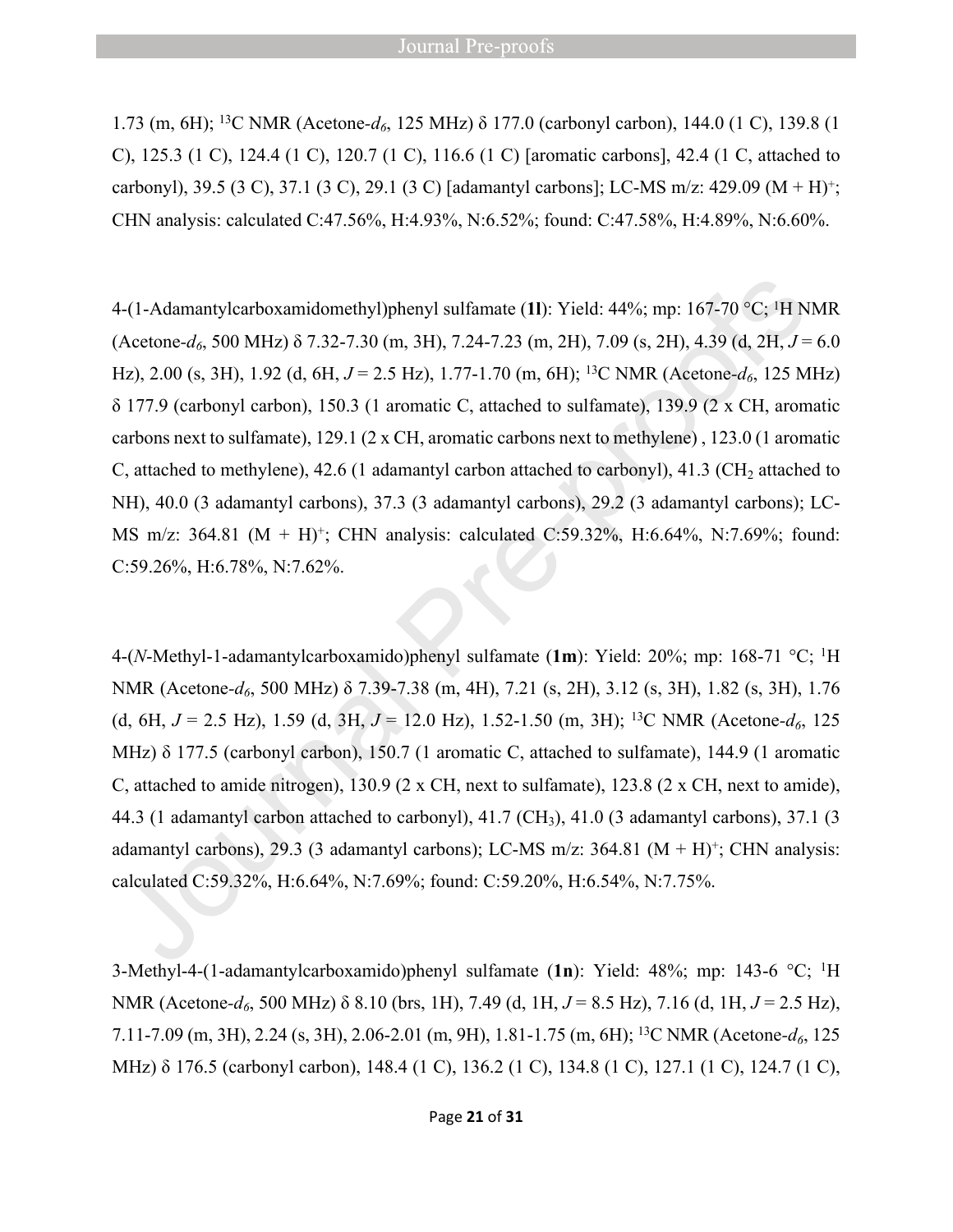120.6 (1 C) [aromatic carbons], 42.1 (1 adamantyl carbon attached to carbonyl), 39.9 (3 adamantyl carbons), 37.3 (3 adamantyl carbons), 29.2 (3 adamantyl carbons), 18.9 (CH<sub>3</sub>); LC-MS m/z: 365.26 (M + H)<sup>+</sup> ; CHN analysis: calculated C:59.32%, H:6.64%, N:7.69%; found: C:59.24%, H:6.43%, N:7.81%.

4-(1-Adamantylaminocarbonyl)phenyl sulfamate (**1o**): Yield: 12%; mp: 139-42 °C; <sup>1</sup>H NMR (Acetone*-d6*, 500 MHz) δ 7.87 (d, 2H, *J* = 9.0 Hz), 7.33 (d, 2H, *J* = 8.5 Hz), 7.18 (brs, 2H), 7.00 (brs, 1H), 2.18 (d, 6H, *J* = 2.5 Hz), 2.09 (s, 3H), 1.73 (s, 6H); <sup>13</sup>C NMR (Acetone*-d6*, 125 MHz) δ 166.0 (carbonyl carbon), 153.2 (1 aromatic C, attached to sulfamate), 135.7 (1 aromatic C, attached to carbonyl), 129.6 (2 x CH, next to sulfamate), 122.7 (2 x CH, next to carbonyl), 52.8 (1 adamantyl carbon attached to amide), 42.1 (3 adamantyl carbons), 37.2(3 adamantyl carbons), 30.5 (3 adamantyl carbons); LC-MS m/z:  $351.08 (M + H)^{+}$ ; CHN analysis: calculated C:58.27%, H:6.33%, N:7.99%; found: C:58.34%, H:6.21%, N:8.05%.

2-Fluoro-4-(1-adamantylaminocarbonyl)phenyl sulfamate (**1p**): Yield: 11%; mp: 181-4 °C; <sup>1</sup>H NMR (Acetone*-d6*, 500 MHz) δ 8.11-8.06 (m, 2H), 7.78-7.75 (m, 2H), 7.60 (brs, 1H), 7.47 (t, 1H, *J* = 9.0 Hz), 7.12 (brs, 1H), 2.20-2.17 (m, 6H), 2.10-2.09 (m, 3H), 1.74 (s, 6H); 13C NMR (Acetone $d_6$ , 125 MHz)  $\delta$  164.8 (1 aromatic C, d,  $J_{CF}$  = 1.5 Hz), 156.5 (carbonyl carbon), 154.4 (1 aromatic C), 140.8 (1 aromatic C, d,  $J_{CF}$  = 13.4 Hz), 137.2 (1 aromatic C, d,  $J_{CF}$  = 5.4 Hz), 128.8 (1 aromatic C, d,  $J_{CF} = 6.8$  Hz), 116.9 (1 aromatic C), 53.0 (1 adamantyl carbon attached to amide), 42.0 (3 adamantyl carbons), 37.2 (3 adamantyl carbons), 30.5 (3 adamantyl carbons); LC-MS m/z: 369.1 (M + H)<sup>+</sup>; CHN analysis: calculated C:55.42%, H:5.75%, N:7.60%; found: C:55.30%, H:5.70%, N:7.70%.

2-Chloro-4-(1-adamantylaminocarbonyl)phenyl sulfamate (**1q**): Yield: 52%; mp: 61-4 °C; <sup>1</sup>H NMR (Acetone*-d6*, 500 MHz) δ 7.93 (d, 1H, *J* = 2.0 Hz), 7.81 (dd, 1H, *J* = 2.0, 8.5 Hz), 7.56 (d, 1H, *J* = 8.5 Hz), 7.44 (brs, 2H), 7.15 (brs, 1H), 2.17 (d, 6H, *J* = 2.5 Hz), 2.09-2.04 (m, 3H), 1.73 (s, 6H); <sup>13</sup>C NMR (Acetone*-d6*, 125 MHz) δ 164.8 (carbonyl carbon), 149.1 (1 aromatic C), 136.7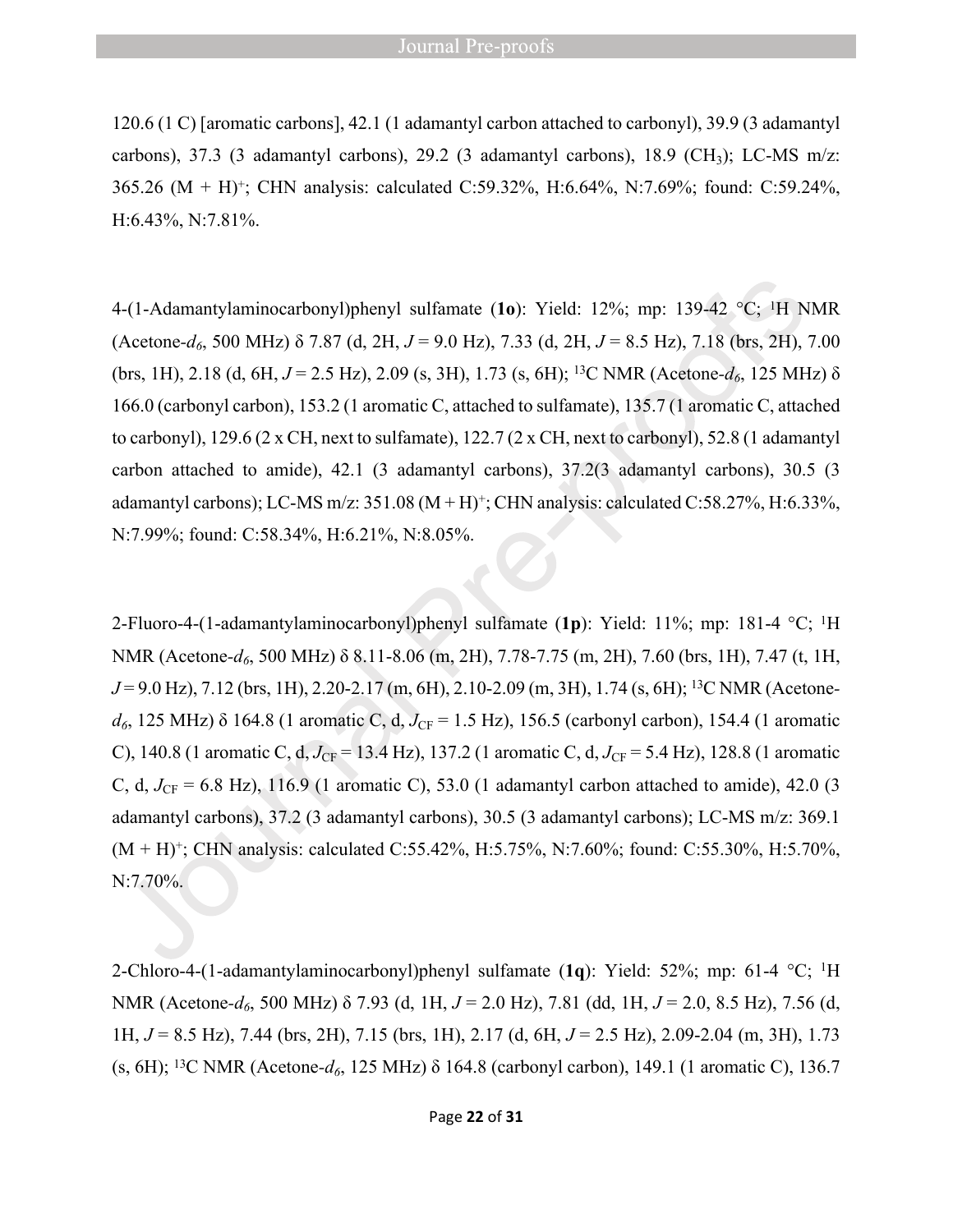(1 aromatic C), 130.3 (1 aromatic C), 128.0 (1 aromatic C), 127.7 (1 aromatic C), 124.3 (1 aromatic C), 53.1 (1 adamantyl carbon attached to amide), 42.0 (4 adamantyl carbons), 37.2 (5 adamantyl carbons); LC-MS m/z: 385.23 (M + H)<sup>+</sup>; CHN analysis: calculated C:53.05%, H:5.50%, N:7.28%; found: C:53.25%, H:5.30%, N:7.41%.

2-Bromo-4-(1-adamantylaminocarbonyl)phenyl sulfamate (**1r**): Yield: 29%; mp: °C; <sup>1</sup>H NMR (Acetone*-d6*, 500 MHz) δ 8.71 (brs, 1H), 8.17 (d, 1H, *J* = 2.5 Hz), 7.69 (dd, 1H, *J* = 2.5, 9.0 Hz), 7.43 (d, 1H, *J* = 9.0 Hz), 7.27 (brs, 2H), 2.06-2.04 (m, 3H), 2.00 (d, 6H, *J* = 2.5 Hz), 1.79-1.73 (m, 6H); <sup>13</sup>C NMR (Acetone*-d6*, 125 MHz) δ 177.0 (carbonyl carbon), 144.0 (1 aromatic C), 139.8 (1 aromatic C), 125.3 (1 aromatic C), 124.4 (1 aromatic C), 120.7 (1 aromatic C), 116.6 (1 aromatic C), 42.4 (1 adamantyl carbon attached to amide), 39.5 (3 adamantyl carbons), 37.1 (3 adamantyl carbons), 29.1 (3 adamantyl carbons); LC-MS m/z: 429.09  $(M + H)^+$ ; CHN analysis: calculated C:47.56%, H:4.93%, N:6.52%; found: C:47.55%, H:4.86%, N:6.66%.

4-[3-(1-Adamantyl)ureido]phenyl sulfamate (**1s**): Yield: 53%; mp: 204-5 °C; 1H NMR (Acetone*d6*, 500 MHz) δ 7.80 (brs, 1H), 7.46 (d, 2H, *J* = 9.0 Hz), 7.15 (d, 2H, *J* = 9.0 Hz), 6.96 (brs, 2H), 5.48 (brs, 1H), 2.06-2.04 (m, 8H), 1.69 (s, 7H); <sup>13</sup>C NMR (Acetone, 125 MHz) δ 154.8 (carbonyl carbon), 145.4 (1 aromatic C, attached to sulfamate), 140.5 (1 aromatic C, attached to urea), 123.4 (2 x CH, aromatic carbons next to sulfamate), 119.3 (2 x CH, aromatic carbons next to urea), 51.3 (1 adamantyl carbon), 42.8 (3 adamantyl carbons), 37.2 (3 adamantyl carbons), 29.4 (3 adamantyl carbons); LC-MS m/z: 366.14  $(M + H)^+$ ; CHN analysis: calculated C:55.87%, H:6.34%, N:11.50%; found: C:55.90%, H:6.26%, N:11.62%.

1-(Cyclohexanecarbonyl)indole-5-ol sulfamate (**1t**): Yield: 11%; mp: 158-60 °C; <sup>1</sup>H NMR (Acetone*-d6*, 500 MHz) δ 8.47 (d, 1H, *J* = 9.0 Hz), 8.00 (d, 1H, *J* = 4.0 Hz), 7.55 (d, 1H, *J* = 2.0 Hz), 7.28 (dd, 1H, *J* = 2.0, 9.0 Hz), 7.04 (brs, 2H), 6.77 (d, 1H, *J* = 9.0 Hz), 3.34-3.30 (m, 1H), 2.02-1.99 (m, 2H), 1.85-1.82 (m, 2H), 1.76-1.73 (m, 1H), 1.67-1.59 (m, 2H), 1.55-1.47 (m, 2H), 1.33-1.29 (m, 1H); 13C NMR (Acetone, 125 MHz) δ 175.8 (carbonyl carbon), 147.6 (1 C), 134.7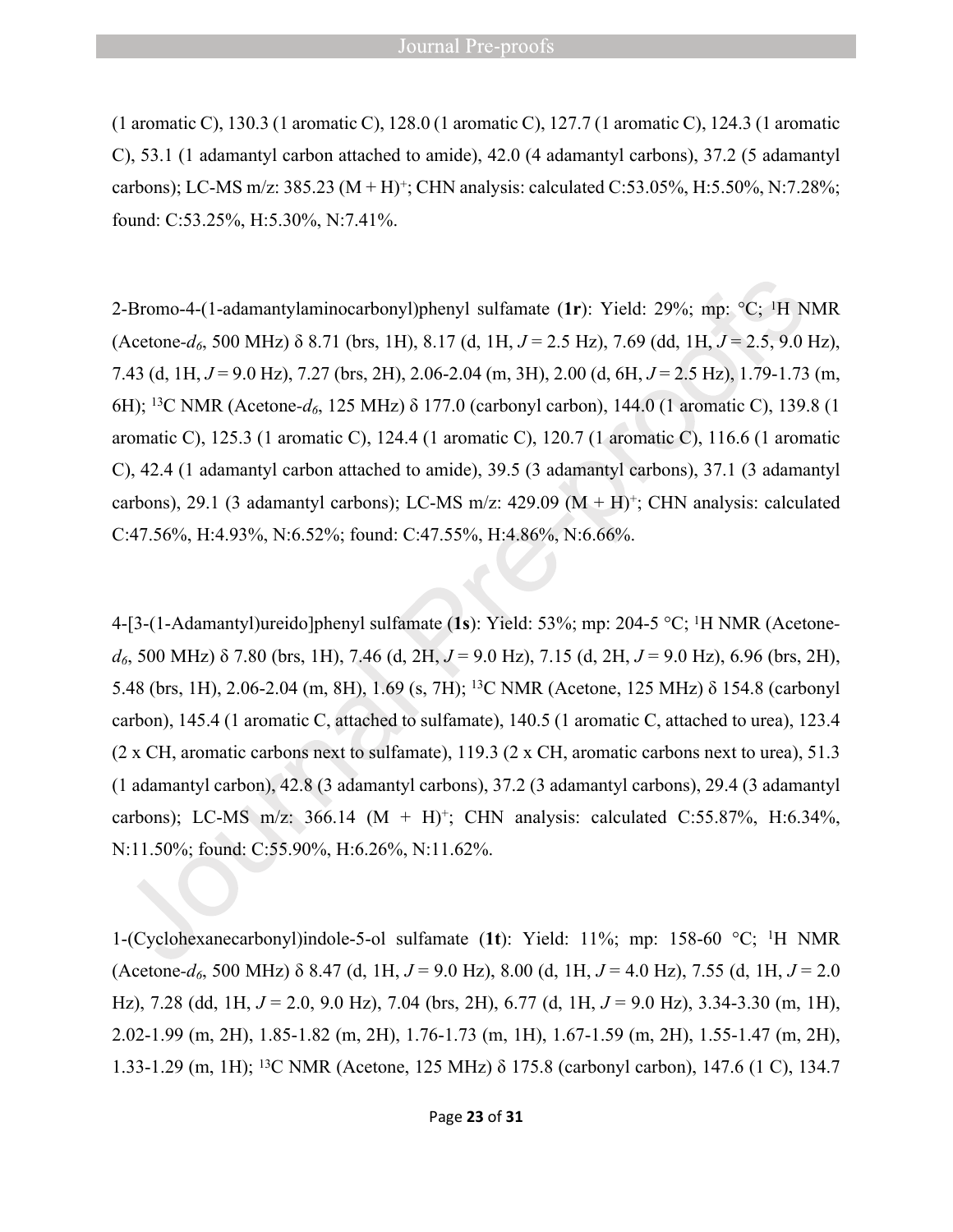(1 C), 132.2 (1 C), 128.2 (1 C), 120.0 (1 C), 117.9 (1 C), 115.1 (1 C), 109.0 (1 C) [aromatic carbons], 43.6 (cyclohexyl CH attached to carbonyl), 30.4 (2 x CH<sub>2</sub>, cyclohexyl), 26.5 (2 x CH<sub>2</sub>, cyclohexyl), 26.0 (2 x CH<sub>2</sub>, cyclohexyl); LC-MS m/z: 323.16 ( $M + H$ )<sup>+</sup>; CHN analysis: calculated C:55.88%, H:5.63%, N:8.69%; found: C:55.61%, H:5.80%, N:8.60%.

1-[(1-Adamantanecarbonyl)]indole-5-ol sulfamate (**1u**): Yield: 14%; mp: 198-201 °C; <sup>1</sup>H NMR (Acetone*-d6*, 500 MHz) δ 8.44 (d, 1H, *J* = 9.0 Hz), 8.31 (d, 1H, *J* = 4.0 Hz), 7.54 (d, 1H, *J* = 2.5 Hz), 7.26 (dd, 1H, *J* = 2.0, 9.0 Hz), 7.03 (s, 2H), 6.75 (d, 1H, *J* = 4.0 Hz), 2.27-2.26 (d, 6H, *J* = 2.5 Hz), 2.14 (s, 3H), 1.90 (d, 3H,  $J = 11.5$  Hz), 1.83 (d, 3H,  $J = 12.5$  Hz); <sup>13</sup>C NMR (CDCl<sub>3</sub>, 125) MHz) δ 177.1 (carbonyl carbon), 147.5 (1 C), 135.8 (1 C), 131.0 (1 C), 128.8 (1 C), 119.9 (1 C), 118.5 (1 C), 114.8 (1 C), 108.4 (1 C) [aromatic carbons], 45.0 (1 adamantyl carbon attached to carbonyl), 40.0 (3 adamantyl carbons), 37.0 (3 adamantyl carbons), 29.3 (3 adamantyl carbons); LC-MS m/z: 375.09 ( $M + H$ )<sup>+</sup>; CHN analysis: calculated C:60.94%, H:5.92%, N:7.48%; found: C:60.88%, H:6.02%, N:7.41%.

#### 4.7. Cell-free STS enzyme assay

STS inhibitory assays were performed as described previously [18]. Briefly, a compound's ability to inhibit STS activity was determined using the lysate of JEG-3, a human placenta choriocarcinoma cell line which has high STS activity. To ascertain STS inhibition, enzyme activity was measured in the absence and presence of the inhibitor  $(0.001-10 \,\mu\text{M})$  using [<sup>3</sup>H] estrone sulfate (E1S;  $4 \times 10^5$  dpm, Perkin Elmer) adjusted to 20  $\mu$ M with unlabelled E1S substrate. After incubation of the substrate and inhibitor with JEG-3 lysate (125 μg of protein/mL) for 1 h, the product formed, estrone (E1), was separated from the mixture by extraction with toluene. [4–  $^{14}$ C]E<sub>1</sub> (American Radiolabelled Chemicals) was also used throughout the assay to monitor procedural losses. An organic phase aliquot was added to scintillation fluid and the <sup>3</sup>H and <sup>14</sup>C content measured by scintillation spectrometry. The mass of E1S hydrolyzed was calculated from the <sup>3</sup>H counts detected (corrected for the volume of medium and organic solvent used and for recovery of 14C counts) and the specific activity of the substrate.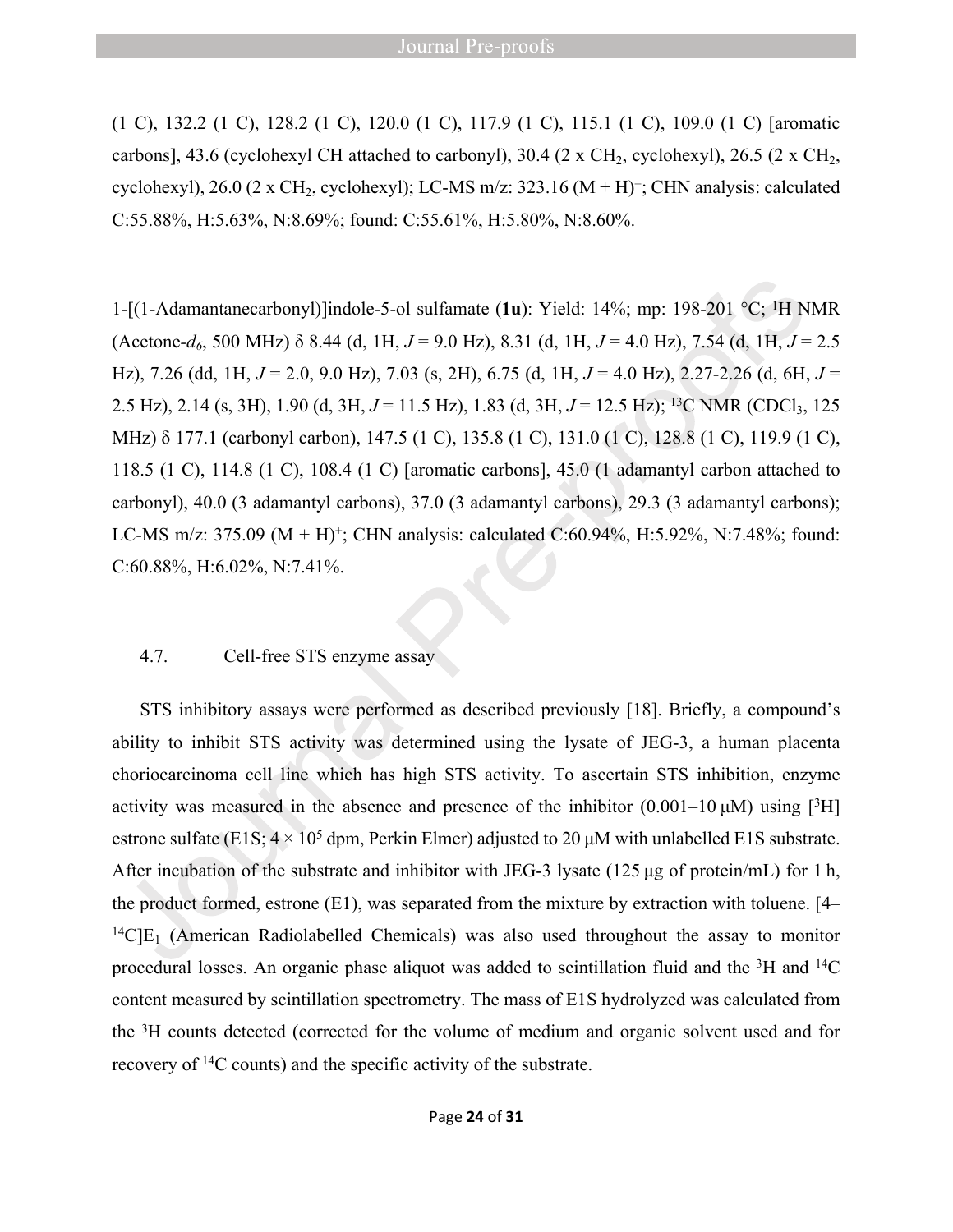#### 4.8. Whole-cell STS enzyme assay

To determine if compounds could pass through the cell lipid bilayer, intact monolayers of JEG-3 cells were incubated for 20 h at 37 °C with  $[3H]E_1S$  (5 pmol,  $7 \times 10^5$  dpm, 60 Ci/mmol) in serumfree Eagle's Minimal Essential Medium (1.0 mL) with or without inhibitors (10 μM). After incubation, medium (0.5 mL) was removed and product E1 separated from E1S by solvent partition using toluene. [<sup>14</sup>C] Estrone ( $7 \times 10^3$  dpm, 52 mCi/mmol) was used to correct for procedural losses. The mass of E1S hydrolyzed was calculated as outlined in section 4.7 above.

#### 4.9. Screening of antiproliferative activity

T-47D cells were grown in Eagle's minimum essential medium, supplemented with sodium pyruvate (110 mg/mL), gentamycin sulfate (50 mg/L), sodium bicarbonate (2.2 g/L) and 10% fetal bovine serum. The serum was sterilized through a 0.20 μM filter and stored at -20 °C. The cells were grown in a humidified incubator in 5% carbon dioxide at 37 °C and harvested with 0.05% trypsin/0.02% EDTA in 0.15 M sodium chloride solution. The cell suspension was transferred to 96-well microplates (100 μL per well) at the beginning of the experiment. After growing them for 3 days in a humidified incubator with 5% carbon dioxide at 37  $\degree$ C, the medium was replaced by one containing the test compound, 100 nM estradiol sulfate (E2S), and 10% charcoal-stripped fetal bovine serum. The initial cell density was determined by addition of glutaric dialdehyde (1% in phosphate-buffered saline; 100 μL per well). After incubation for 5 days, the medium was removed and 100 μL of glutaric aldehyde in phosphate-buffered saline (1%) was added for fixation. After 15 min, the solution of aldehyde was decanted. Cells were stained by treating them for 25 min with 100 μL of an aqueous solution of crystal violet (0.02%). After decanting, cells were washed several times with water to remove adherent dye. After addition of 100 μL of ethanol (70%), plates were gently shaken for 2 h. Optical density of each well was measured in a microplate autoreader EL 309 at 578 nm.

#### **Acknowledgments**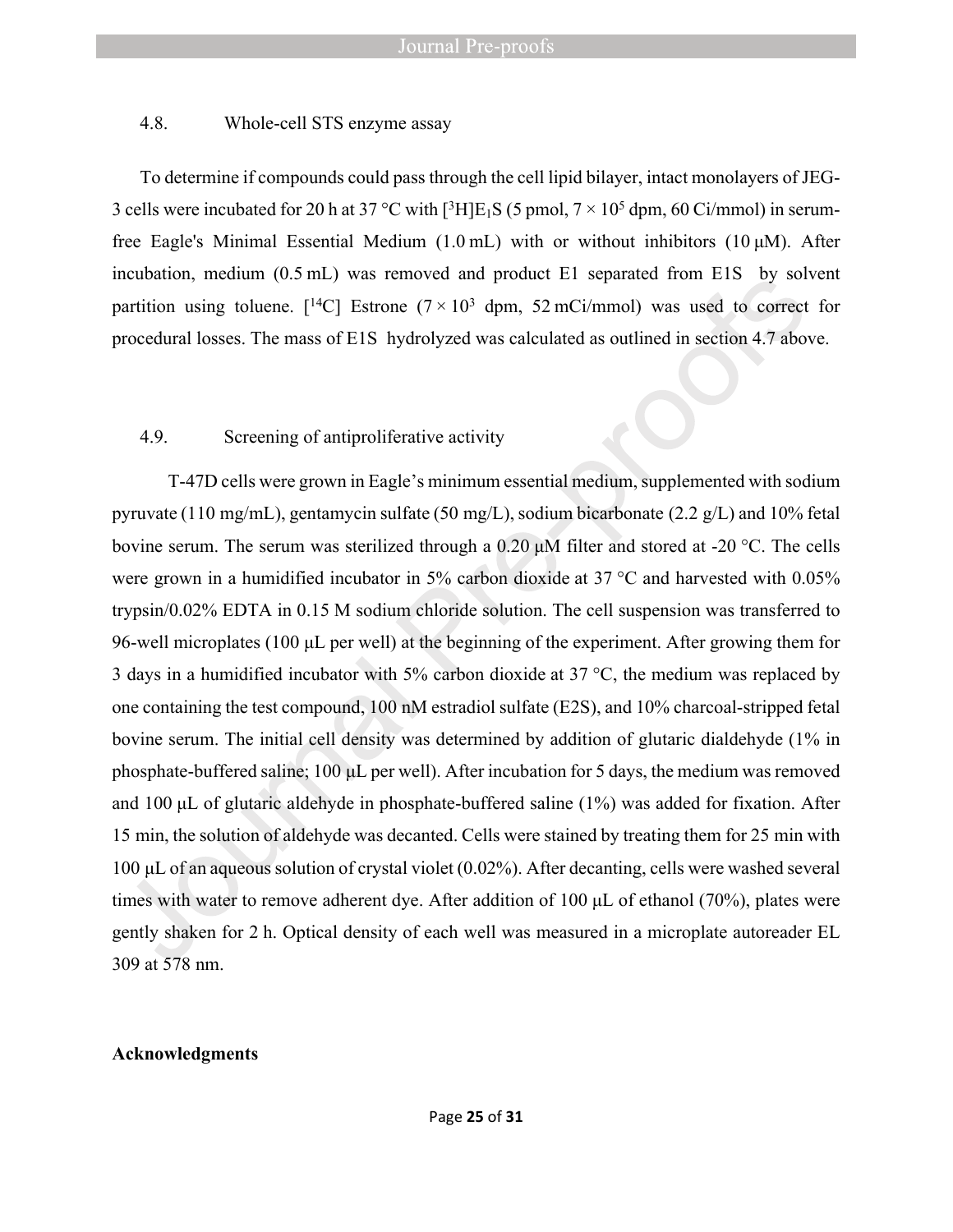The authors are thankful to Al-Jalila Foundation, United Arab Emirates, for funding this project (grant No. AJF201744).

#### **Supplementary File**

<sup>1</sup>H NMR, <sup>13</sup>C NMR, and LC-MS charts are available at XXXX

#### **References**

[1] J.W. Mueller, L.C. Gilligan, J. Idkowiak, W. Arlt, P.A. Foster, The regulation of steroid action by sulfation and desulfation. Endocr. Rev. 36 (2015) 526-563.

[2] S.-O. Zaraei, A.R. Abduelkarem, H.S. Anbar, S. Kobeissi, M. Mohammad, A. Ossama, M.I. El-Gamal, Sulfamates in drug design and discovery: Pre-clinical and clinical investigations. Eur. J. Med. Chem. 179 (2019) 257-271.

[3] M.P. Thomas, B.V.L. Potter, Discovery and development of the aryl *O*-sulfamate moiety for oncology and women's health. J. Med. Chem. 58 (2015) 7634-7658.

[4] M.P. Thomas, B.V.L. Potter, Estrogen *O*-sulfamates and their analogues: clinical steroid sulfatase inhibitors with broad potential. J. Steroid Biochem. Mol. Biol. 153 (2015) 160-169.

[5] B.V.L. Potter, Steroid sulfatase inhibition *via* aryl sulfamates: Clinical progress, mechanism and future prospects. J. Mol. Endocrinol. 61 (2018) T233-T252.

[6] P.A. Foster, S.P. Newman, S.K. Chander, C. Stengel, R. Jhalli, L.W.L. Woo, B.V.L. Potter, M.J. Reed, A. Purohit, In vivo efficacy of STX213, a second generation steroid sulfatase inhibitor, for hormone-dependent breast cancer therapy. Clin. Cancer Res. 12 (2006) 5543-5549.

[7] L.W.L. Woo, D.S. Fischer, C.M. Sharland, M. Trusselle, P.A. Foster, S.K. Chander, A.D. Fiore, C.T. Supuran, G.D. Simone, A. Purohit, M.J. Reed, B.V.L. Potter, Anticancer steroid sulfatase inhibitors: synthesis of a potent fluorinated second-generation agent, *in vitro* and *in vivo*  activities, molecular modeling, and protein crystallography. Mol. Cancer Ther. 7 (2008) 2435- 2444.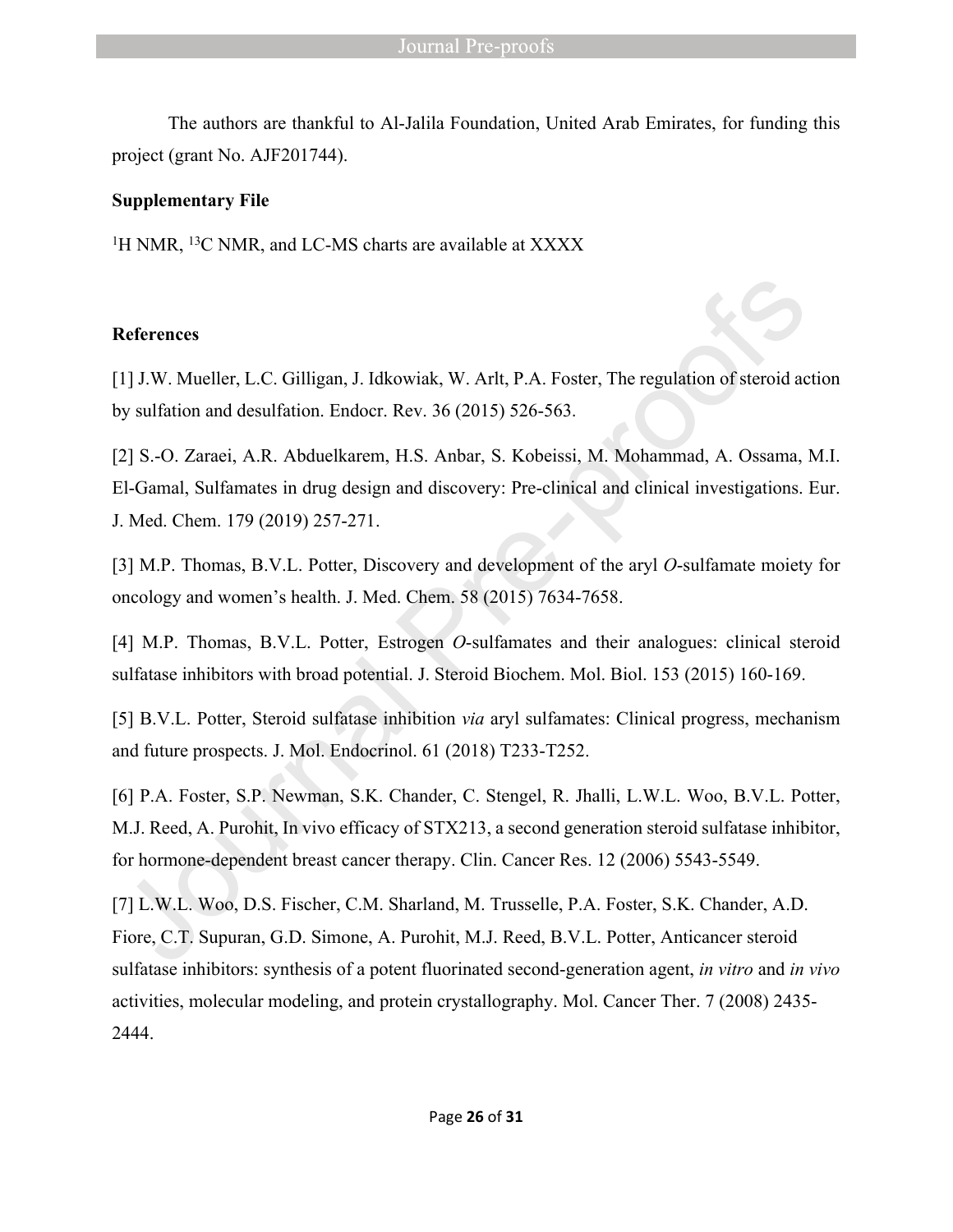[8] L.W.L. Woo, D. Ganeshapillai, M.P. Thomas, O.B. Sutcliffe, B. Malini, M.F. Mahon, A. Purohit, B.V.L. Potter, Structure–Activity Relationship for the First-in-Class Clinical Steroid Sulfatase Inhibitor Irosustat (STX64, BN83495). ChemMedChem 6 (2011) 2019-2034.

[9] C. Phan, Y. Liu, B. Kim, Y. Mostafa, S. Taylor, Inhibition of steroid sulfatase with 4 substituted estrone and estradiol derivatives. Bioorg. Med. Chem. 19 (2011) 5999-6005.

[10] A. Purohit, P.A. Foster, Steroid sulfatase inhibitors for estrogen- and androgen-dependent cancers. J. Endocrinol. 212 (2012) 99-110.

[11] L.W.L. Woo, B. Leblond, A. Purohit, B.V.L. Potter, Synthesis and evaluation of analogues of estrone-3-*O*-sulfamate as potent steroid sulfatase inhibitors. Bioorg. Med. Chem. 20 (2012) 2506-2519.

[12] M.I. El-Gamal, M.H. Semreen, P.A. Foster, B.V.L. Potter, Design, synthesis, and biological evaluation of new arylamide derivatives possessing sulfonate or sulfamate moieties as steroid sulfatase enzyme inhibitors. Bioorg. Med. Chem. 24 (2016) 2762-2767.

[13] C. Quellet, R. Maltais, E. Ouellet, X. Barbeau, P. Lague, D. Poirier, Discovery of a sulfamatebased steroid sulfatase inhibitor with intrinsic selective estrogen receptor modulator properties. Eur. J. Med. Chem. 119 (2016) 169-182.

[14] M. Dasko, M. Przybylowska, J. Rachon, M. Maslyk, K. Kubinski, M. Misiak, A. Skladanowski, S. Demkowicz, Synthesis and biological evaluation of fluorinated *N*-benzoyl and *N*-phenylacetoyl derivatives of 3-(4-aminophenyl)-coumarin-7-*O*-sulfamate as steroid sulfatase inhibitors. Eur. J. Med. Chem. 128 (2017) 79-87.

[15] D. Ganeshapillai, L.W.L. Woo, M.P. Thomas, A. Purohit, B.V.L. Potter, C-3- and C-4 substituted bicyclic coumarin sulfamates as potent steroid sulfatase inhibitors. ACS Omega 3 (2018) 10748-10772.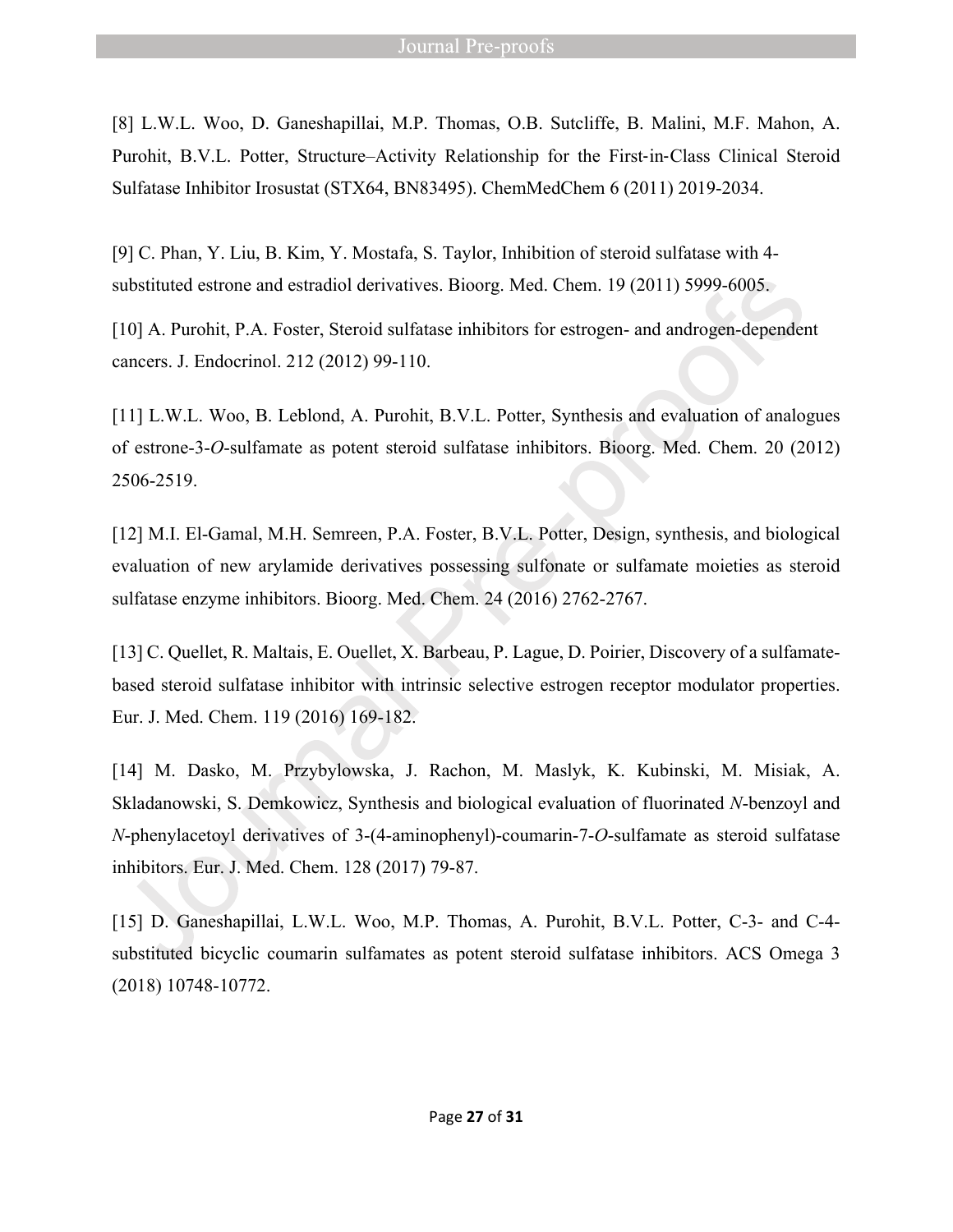[16] D. Moi, P.A. Foster, L.G. Rimmer, A. Jaffri, A. Deplano, G. Balboni, V. Onnis, B.V.L. Potter, Synthesis and in vitro evaluation of piperazinyl-ureido sulfamates as steroid sulfatase inhibitors. Eur. J. Med. Chem. 182 (2019) 111614.

[17] S.J. Stanway, A. Purohit, L.W. Woo, S. Sufi, D. Vigushin, R. Ward, R.H. Wilson, F.Z. Stanczyk, N. Dobbs, E. Kulinskaya, M. Elliott, B.V.L. Potter, M.J. Reed, R.C. Coombes, Phase I study of STX 64 (667 Coumate) in breast cancer patients: the first study of a steroid sulfatase inhibitor. Clin. Cancer Res. 12 (2006) 1585-1592.

[18] A. Purohit, G.J. Williams, N.M. Howarth, B.V.L. Potter, M.J. Reed, Inactivation of steroid sulfatase by an active site-directed inhibitor, estrone-3-*O*-sulfamate. Biochemistry 34 (1995) 11508-11514.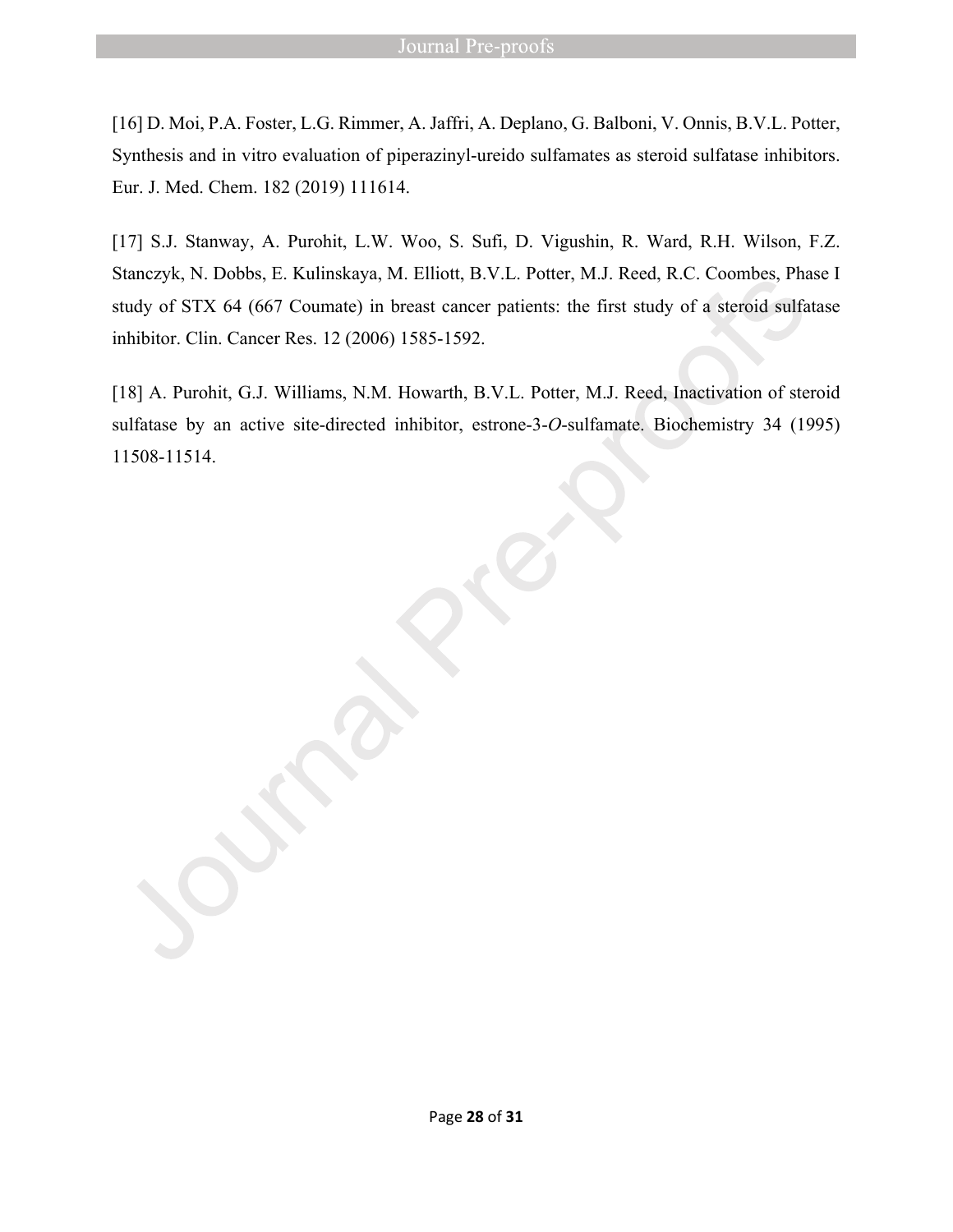Graphical abstract



**% inhibition against STS at 10 µM = 93.90%**

**IC50 (STS, cell lysate) = 109.5 nM**

 $IC_{50}$  (STS, whole-cell) = 13.6 nM

 $IC_{50}$  (T-47D cell line) = 5.78  $\mu$ M



**% inhibition against STS at 10 µM = 98.30% IC50 (STS, cell lysate) = 25.8 nM**  $IC_{50}$  (STS, whole-cell) = 150.0 nM

 $IC_{50}$  (T-47D cell line) = 1.04  $\mu$ M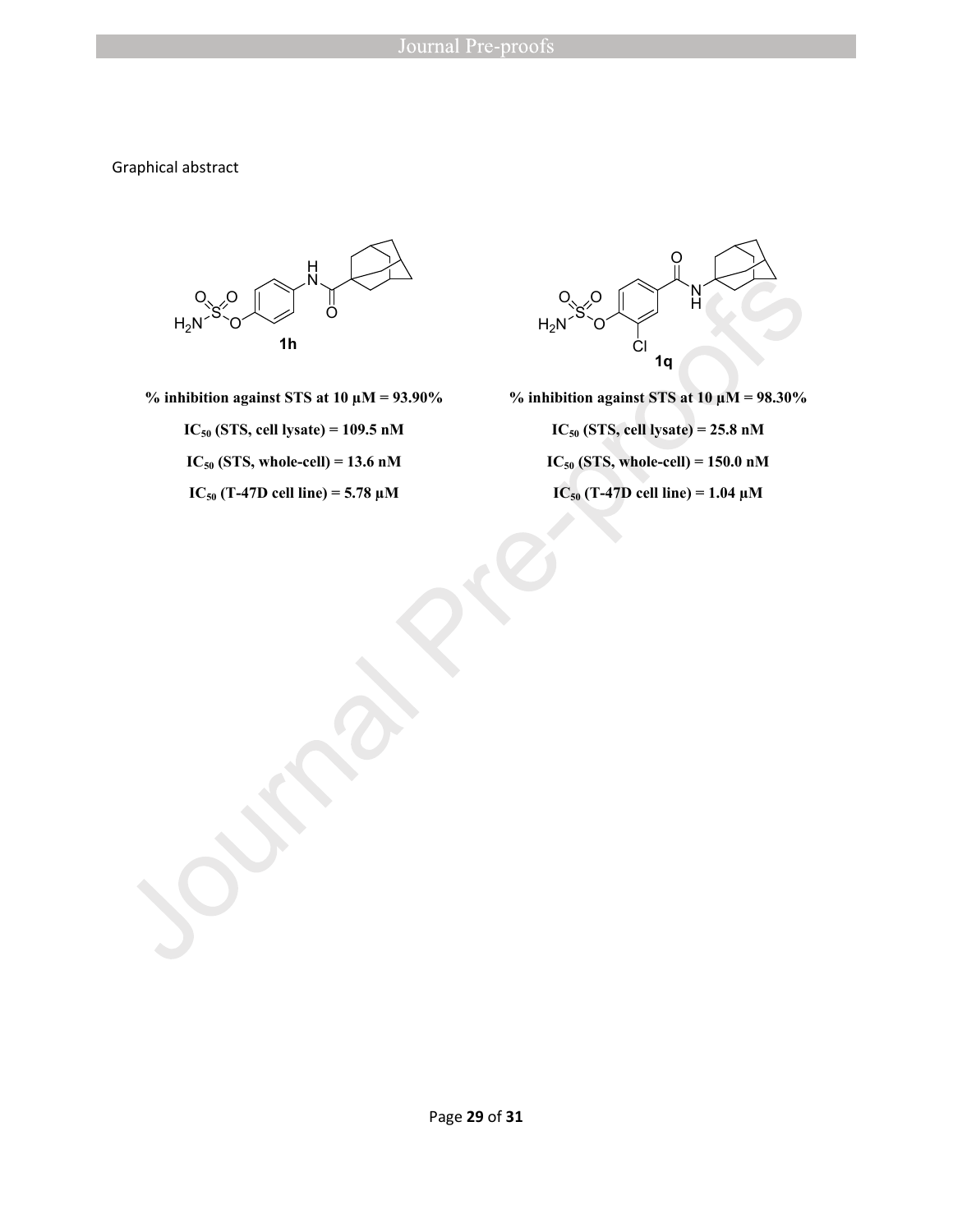#### Highlights

.

- ► Synthesis and biological evaluation of new sulfamate derivatives are reported.
- ► Compound 1q is the most potent STS inhibitor in cell lysate (IC<sub>50</sub> = 25.8 nM).
- ► Compound 1h is the most potent STS inhibitor in whole-cell assay (IC<sub>50</sub> = 13.6 nM).
- ► Compound 1q is the most potent antiproliferative agent against T-47D cells (IC<sub>50</sub> = 1.04 µM).

► Free sulfamate, adamantyl, *o-*halogen, and reversed amide linker are together the pharmacophore of this series of STS inhibitors.

Page **30** of **31**